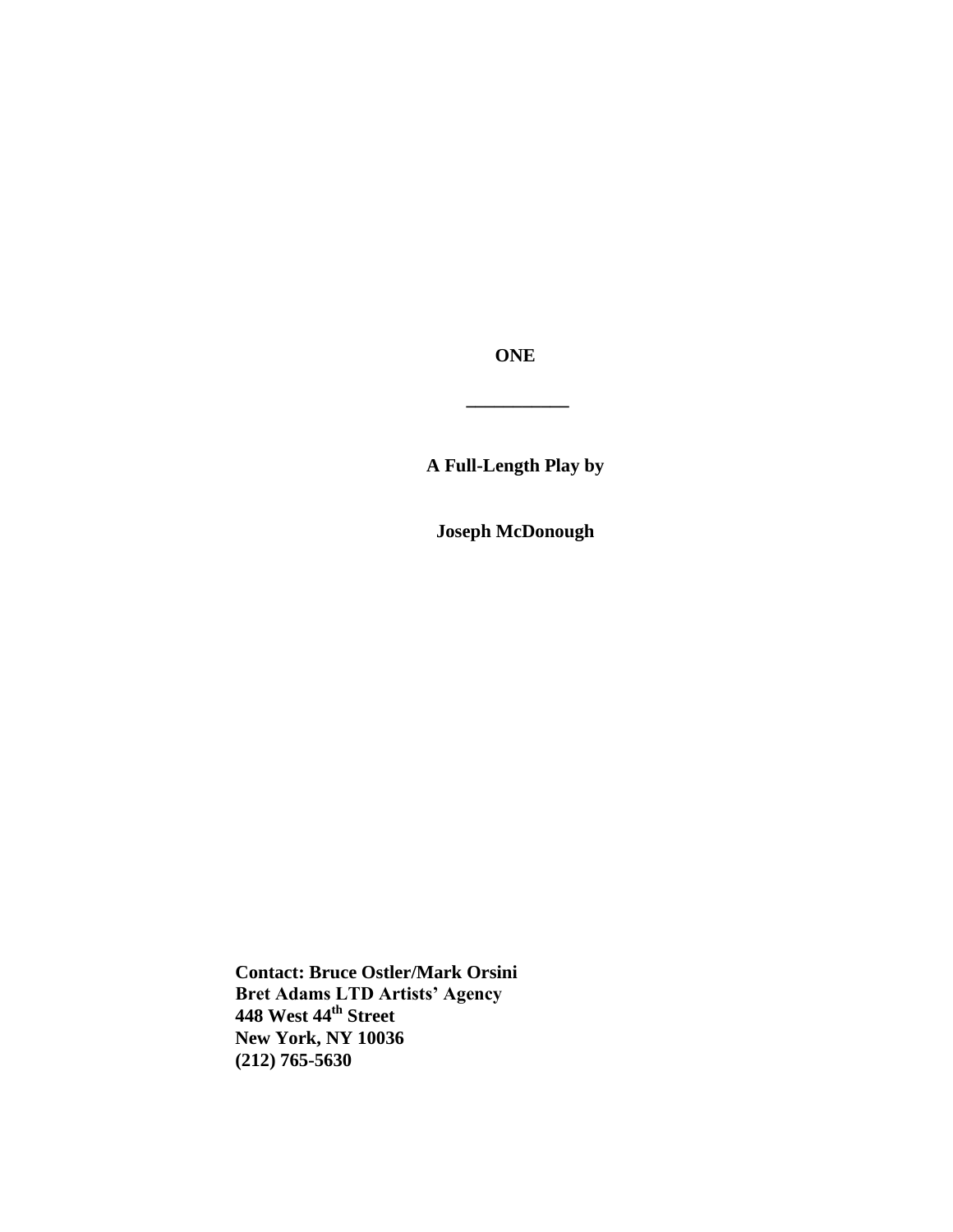## **CAST OF CHARACTERS**

EMILY, about thirty

KYLE/JAKE, late thirties

JILL, late thirties

For most of the play, the characters speak to no one in particular or to themselves, not especially aware of the presence of the audience nor speaking to anyone the audience cannot see.

## **SETTING**

Various suggested locales in Tennessee, California and Ohio

## **TIME**

Today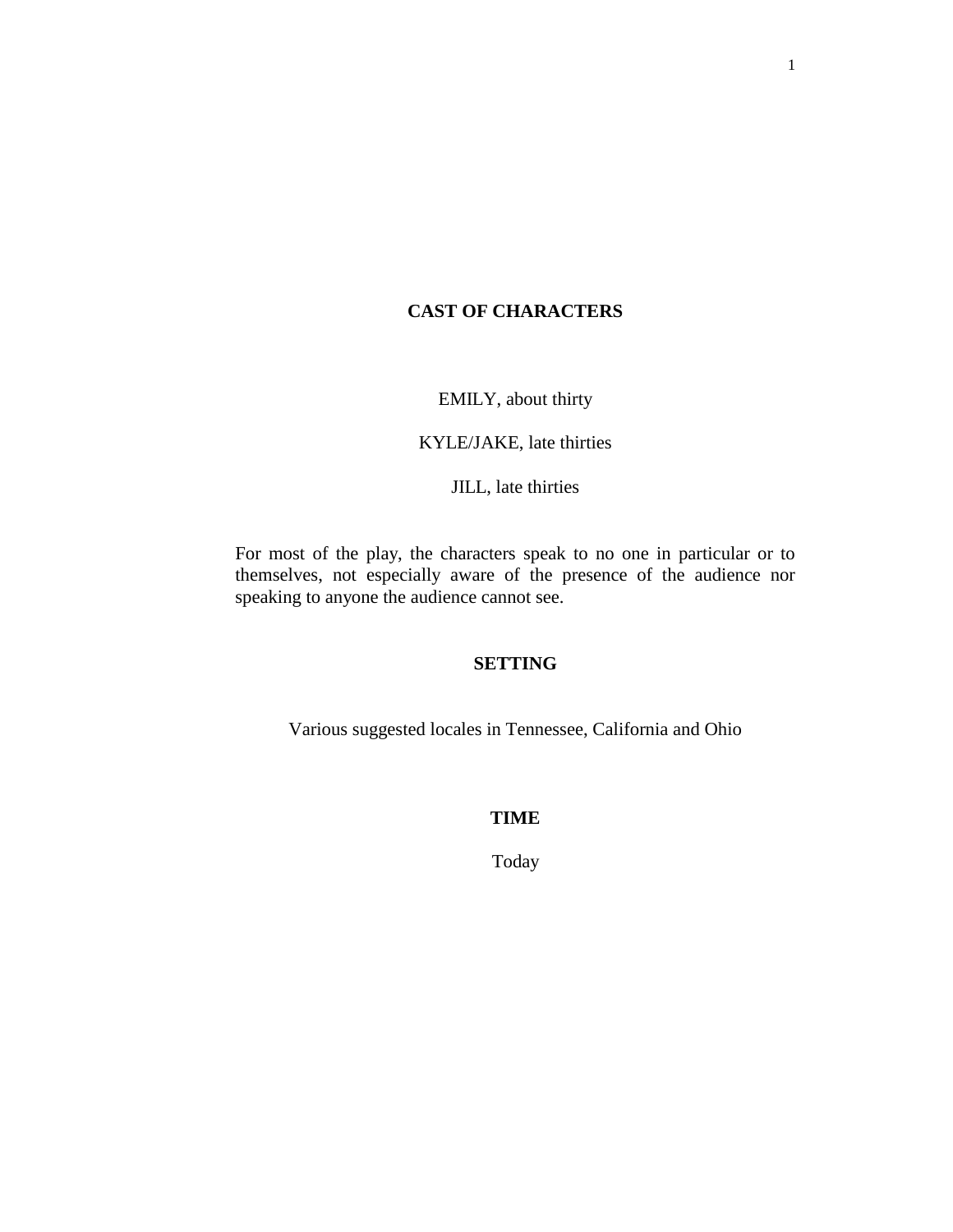**ONE**

# FIRST SCENE: *GOD'S CHOSEN ONE*

# SECOND SCENE: *REUNION OF ONE*

# THIRD SCENE: *THE HEART OF ONE*

The play should be performed without intermission.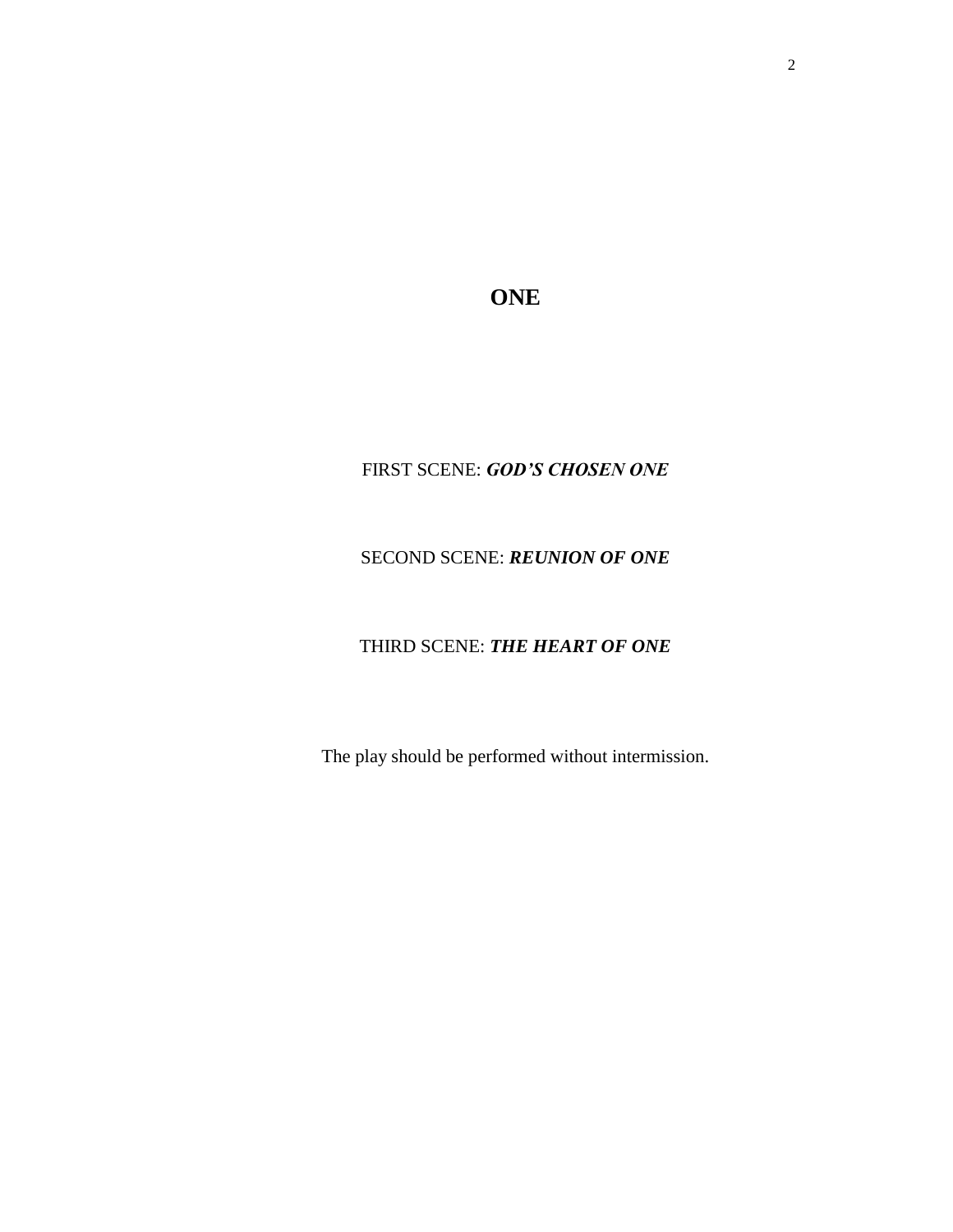#### **ONE**

## **By Joseph McDonough**

## **FIRST SCENE:** *GOD'S CHOSEN ONE*

## **AT RISE:**

The moon shines over the stage.

Full light on EMILY. She is about 30 and wears a flannel shirt and baggy jeans.

After a few moments, she speaks to us with an innocent, almost child-like wonder.

A bell tolls.

#### EMILY

One . . . I can hear the clock tower bell . . . two . . . giving me chills again ... three ... ringing so mean to me in the black sky. Three in the a.m. I hear the call. The moon is still out, whispering down to me through the window. Rise and shine. Say your prayers. Be glad! God loves you! Give back this glorious day to him! Yes . . . but . . . I thought three o'clock was way, way too early to be waking up. I know everybody's got a job to do, but I was so awful tired. Theresa, Margaret and the others are early risers. Not me. But I couldn't tell them that. I was never what you would call a party-hardy girl. I wanted to stay good. But . . . goodness is a lifelong struggle. I always told myself I ought to just get crazy . . and sexy . . . stay out all night and sleep till noon once in my life before I die. Everybody else does it once or twice. Or more. But me and my sisters, of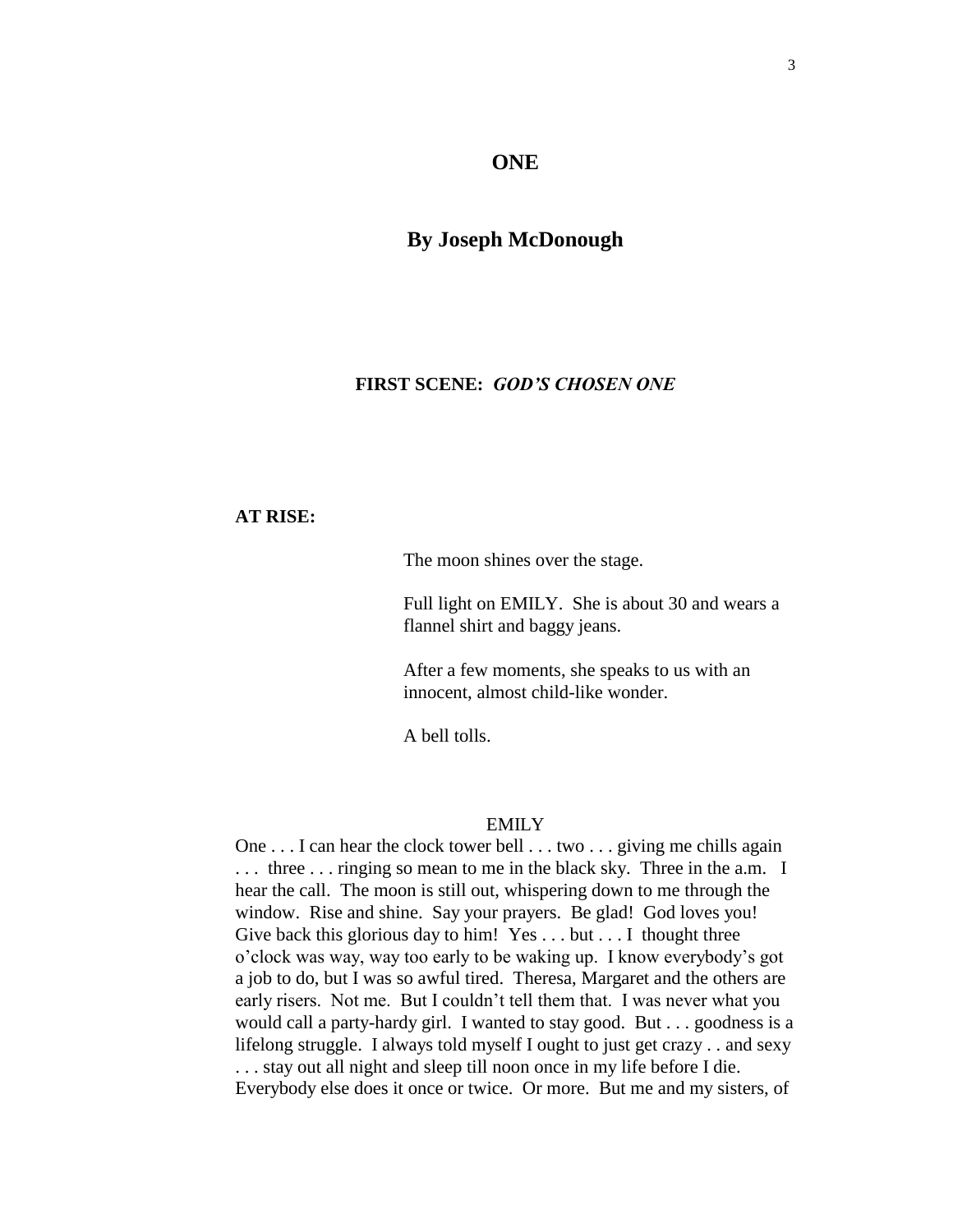#### EMILY (Cont.)

course, had work to get up for. The same jobs every day. Mostly manual labor. Farm work. My hands were no longer soft.

### (She looks at her hands.)

They were strong, sad, old looking hands. I tried not to complain about them, but I did sometimes. Silently to myself. But work keeps you from being idle. When you're idle, your mind gets too much time on its hands.

(She takes a deep breath.)

One day I had a different cure for idleness. I had earned myself a little time off. I decided I was gonna drive down to this brand new shopping mall, two hours away. To see Kyle O'Connell. Right near the Shiloh Battlefield Park where Captain Jake Anderson died in battle, April 6, 1862. Jake was Lorena Anne Wilkinson's very own soldier sweetheart. And Kyle was my very own . . .

Well, after Jake died he supposedly became a soldier ghost. Practically everybody here had seen Jake over the years. Or at least they claimed to. Except me. I always wanted to. I felt left out. I found myself dreaming more and more about Jake Anderson. Mysterious . . . brave . . . handsome. Then I'd think more and more about Kyle O'Connell. Surprising thoughts . . .

Well, that ghost has been hanging around, searching in vain for his long lost Lorena since 1862. Margaret thinks she saw Jake smelling roses in the garden once. Theresa found him scarfing down a bowl of cereal late at night and then he disappeared just like that. And Veronica swears to God himself she caught him peeking in on her while she took a shower.

(Beat.)

I wondered what would happen if I was . . .

(She strikes a seductive pose.)

I imagined that maybe he was out there . . . listening . . . hoping. Breathing fast on the other side of the flimsy shower curtain where he can almost see . . . with water slowly dripping off of me as I shave my legs with my razor . . .

I slide open that steamy curtain . . .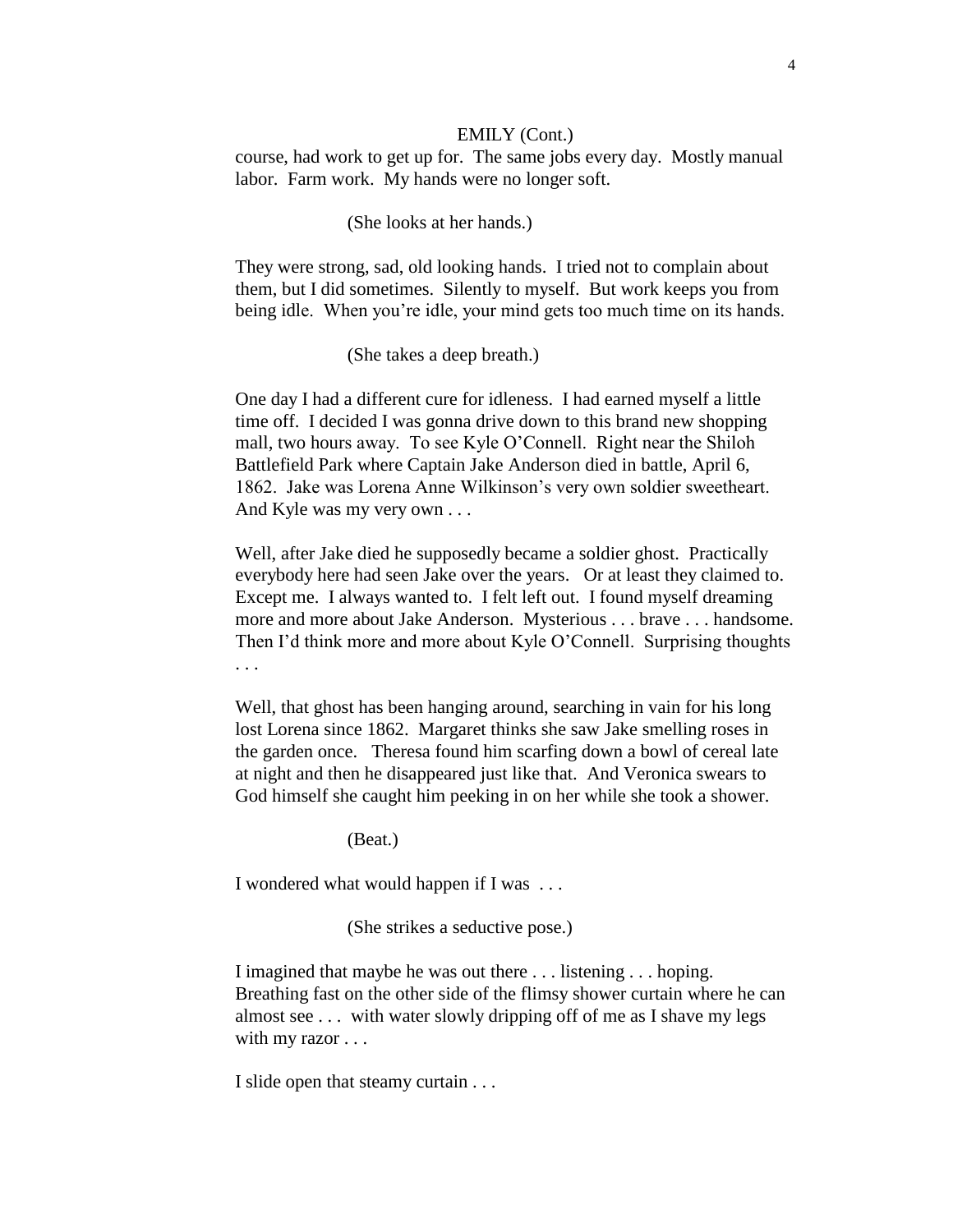#### EMILY

But there is nobody there. No one. And I splash water all over the bathroom floor.

I never did tell anybody how the floor kept getting wet. They would've thought I was crazy. Margaret— she was outspoken in her faith— she had spent her hard-earned money to put up a big billboard near the highway. It said "Repent! The Time is Near! This Means You!" Margaret wouldn't care to hear about my naked fantasies. Neither would anybody else. Jesus Christ was the light and the way. Our one true savior. I'd known that since I was a little girl. I loved him with my whole heart. I feared him. But I had urges sometimes just the same. Urges. They're hard to get rid of. That's probably why I drove down to that mall to see Kyle O'Connell. He was making a publicity appearance down there. None of my sisters wanted to go with me. I was still the baby. I was always some sort of kid to them. I'd been a kid forever. Sisters or no, I would have to say they were downright mean. Hateful sometimes. Icy whisperings behind my back. Other times they'd just stare at me like they didn't know what to say. They didn't have words. Only looks. Like I was a freak. A monster. None of them were young— or young at heart— like me. Secretly, I was glad to go on that drive alone. I preferred it. I was just going out for a Saturday afternoon at a mall. There's nothing wrong with that. I'm sure God didn't have any problem with that.

#### (She smiles with excitement.)

I was free for the day! Alive! I was driving in the pickup truck we had for hauling vegetables. Bright, sunny interstate highway. Had the window down a bit. Didn't mind at all the invigorating breeze blowing all over me. Not too far from home I saw a bar by the side of the road. It was called the Flicker Inn. I'd driven by it many times. The sign had neon letters with the "l" and the "i" real close together that made it look like a bad word, except it wasn't. Sneaky, sneaky, I thought. Bad, bad, I blushed to myself. There was a Vince Gill song playing on WSM. Vince Gill is actually a fine looking man . . .

. . . but my mind was on Kyle O'Connell. My very own Jake. I was thinking about him in his clean blue uniform . . . and those blue, blue eyes . . . that always have a hint of his brave sadness . . . maybe because he lost his father when he was so young . . . and I suddenly felt . . . scared. I didn't know if I had the guts to introduce myself. I just wanted his autograph, that's all. But as I got closer to the Shiloh Mall, I was sweaty and sick to my stomach, just like in high school. For goodness sakes,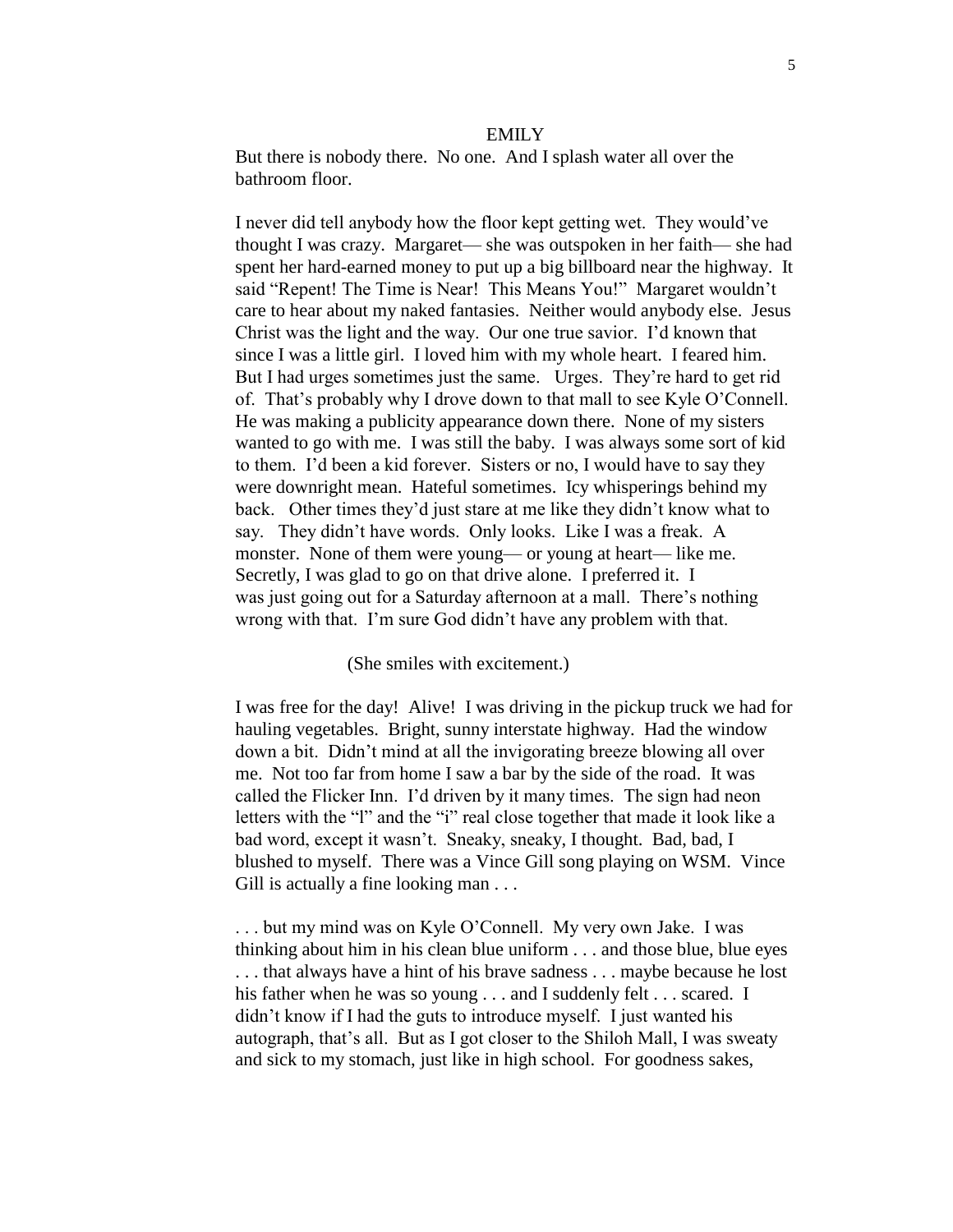#### EMILY (Cont.)

Emily, I said to myself, it's not like you want to sleep with him or anything. You don't. You wouldn't. Unless . . .

And God certainly understands that everybody makes mistakes once in a while. Doesn't he?

#### (She pauses then hurriedly explains.)

I watched Kyle O'Connell every Thursday night. It gave me weekly excitement. Everybody in America watches him, but it was most ironical at our house because we'd basically been living off that T.V. series of his, *Heavenly Yankee*. Our farm is the one where they found all those old letters. From our romantic Captain Jake Anderson of the First Massachusetts Cavalry. The letters that went mysteriously unanswered by Miss Lorena Anne Wilkinson of Stantonville, Tennessee. I'd read each letter dozens and dozens of times. I knew what she must have thought when she read his words!

(JAKE appears in half light.

He wears a clean blue military uniform.)

### JAKE

Why do you not answer these aching missives of my soul? Written with my own tears. I call for you each day . . .

#### EMILY

She must have lived her days with a broken heart . . . conflicted like mine.

### JAKE

One must not die without knowing that one is loved.

#### EMILY

Apparently he never knew. So sad.

### JAKE

I ask only the exquisite pleasure of loving you as you deserve to be loved.

## EMILY

Civil War times were so much better than our times. Days and words were beautiful then.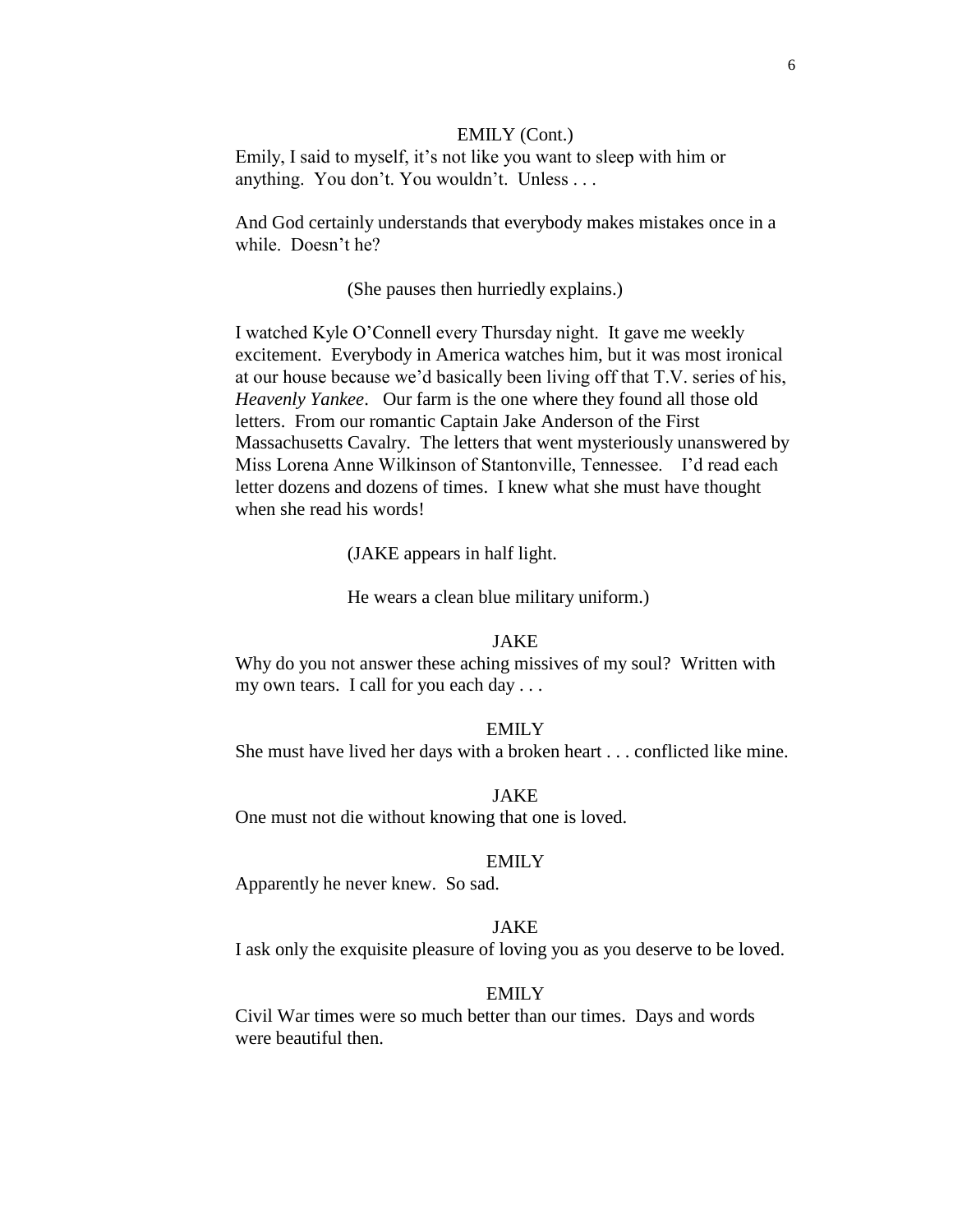#### JAKE AND EMILY TOGETHER You have made an intrusion upon my heart.

#### (JAKE is gone.)

#### EMILY

Heavenly. Just heavenly. In 1862, Lorena couldn't even dream what would happen. Generations later, the letters were found in our basement in an old valise. And those letters, combined with the legend of the ghost, ended up making us a not immodest but certainly welcome income-- in hardcover, paperback, and electronic media subsidiary rights. And thus, *Heavenly Yankee*, every Thursday at 8:00. That's 9:00 Eastern and Pacific time. We're on Central. I don't know when it's on Mountain time.

(JAKE appears again.)

#### JAKE

Emily . . . Emily . . .

(EMILY looks at him and gets flustered.

He is quickly gone again.)

#### EMILY

Yes, I was definitely what they call conflicted. I was pulled hard in two opposite ways. I did consider that I might break from the pull. Every one of us is both body and soul. Soul and body. Spirit and blood. Faith in what you can't see and the appeal of what you can. That's our little cross to bear. I drove into the lot and parked the pickup by the J.C. Penney. There were all these women--girls a lot of them— streaming into the place like pilgrims on some mission.

They were all giggling and cooing and making actual fools of themselves in their way too tight *Heavenly Yankee* t-shirts. A lot of them had their pierced belly-buttons showing. As if that was attractive. As if. And don't get me started on their tattoos. The moral decline of American womanhood is a disgrace to our nation if what I saw at the Shiloh Mall is any kind of indication. I made my way through this fog of hairspray and slutty perfume, everybody rushing, gasping to the big gathering space by the food court. Except for the security guards slurping their coffee, there wasn't a man to be seen anywhere.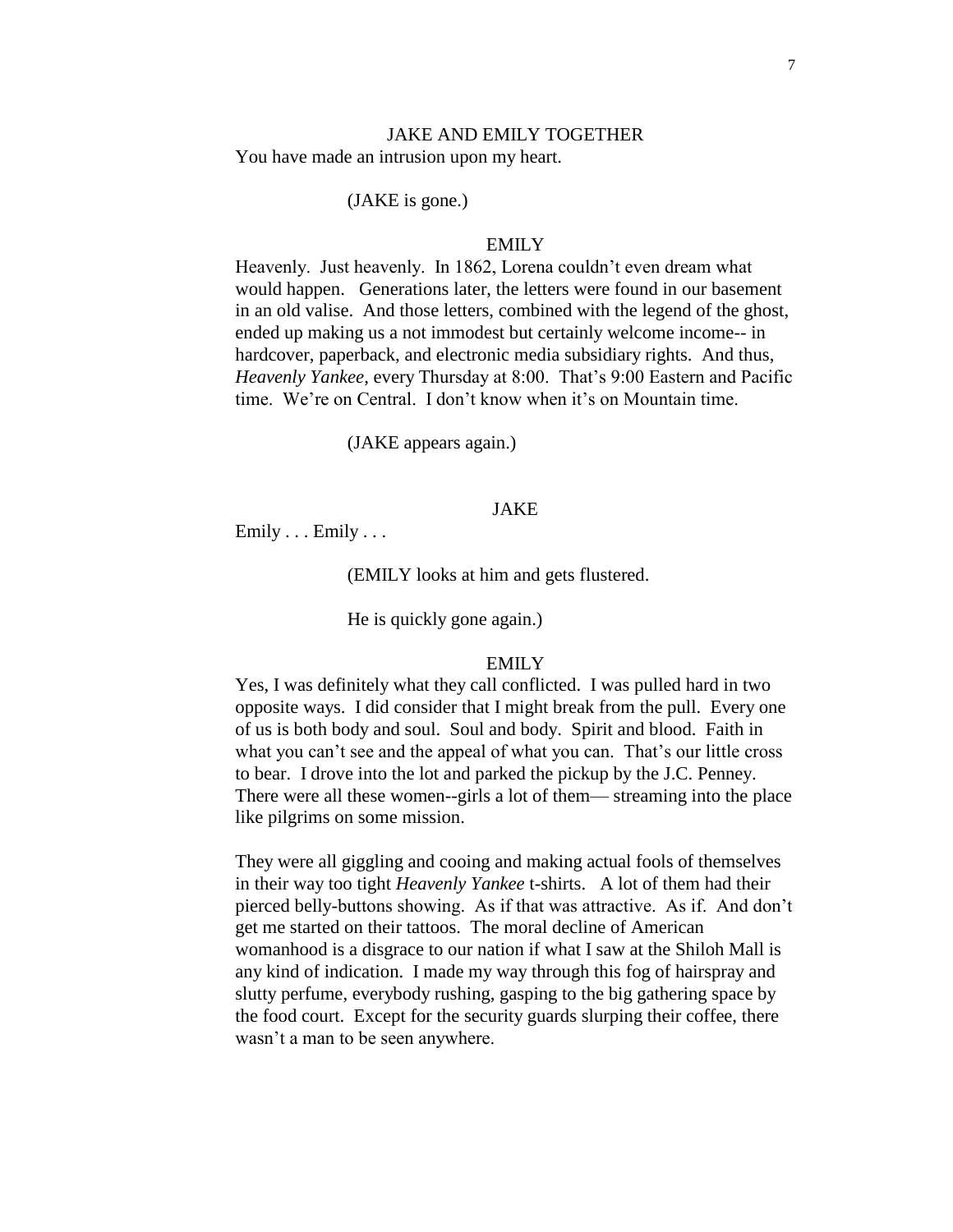#### EMILY

I squeezed my way to about three deep from the rope line. I was in a sea of girls. It was an amazing, different, uncomfortable world. The airconditioning wasn't working like it should. The giggling kids in front of me couldn't have been in junior high and I could see straight over them. I waited. And waited. And waited some more. The whole place started chanting "Kyle! Kyle! Kyle!" Except me. I was the only one. Silent. Respectful. Afraid. I was feeling light-headed and wasn't sure how much longer I could stand on my feet like this. He was supposed to be there at 4:00 and he is notoriously late, but it was 4:27 already and no Kyle. 4:38. No Kyle. 4:46. No Kyle. 4:52-- Where sweet Jesus was Kyle O'Connell?

I'm about to pass out from sheer panic, I witness coming toward me, what appears to be the gallant arrival of a decidedly male figure, suddenly alive within my presence.

## (KYLE appears.)

The hot shrieks that let loose could burn a hole through the roof of that mall and go straight on up to pierce the ozone layer. The entire food court erupts. Except for me. I'm not gonna embarrass myself. I'm not gonna succumb to this wanton silliness. There . . . he . . . IS! Just a few feet in front of me! Not on T.V. Not behind glass. In . . . the . . . flesh. Nothing between me and him but a worthless rope line and a handful of sixthgraders I could trample in an instant. I've never seen eyes that blue. Endless, sad Crayola blue. Just like the ocean ought to look like if I'd ever seen an ocean.

#### (She takes a deep breath.)

I can see his breath heaving from what appears to be his tightly-rippled chest, in his half-buttoned shirt. With curly little chest hairs announcing their presence. The hair on his head is a little longer than I ever remember seeing it. All the more enthralling. I want to shout out "I understand you!" But my tongue won't work. I'm afloat in unexpected perspiration. My heart is shaken still in human uncertainty. I can't hardly move.

#### EMILY

Look my way. Look at me. See me, Kyle, I beg in my head. I'm right here. I'm connecting to you. Don't you see me?

And then he turns. Stops. Smiles. Oh . . . my . . . God! Is he looking at me? I can't tell. It's either me or some slut right behind me! He's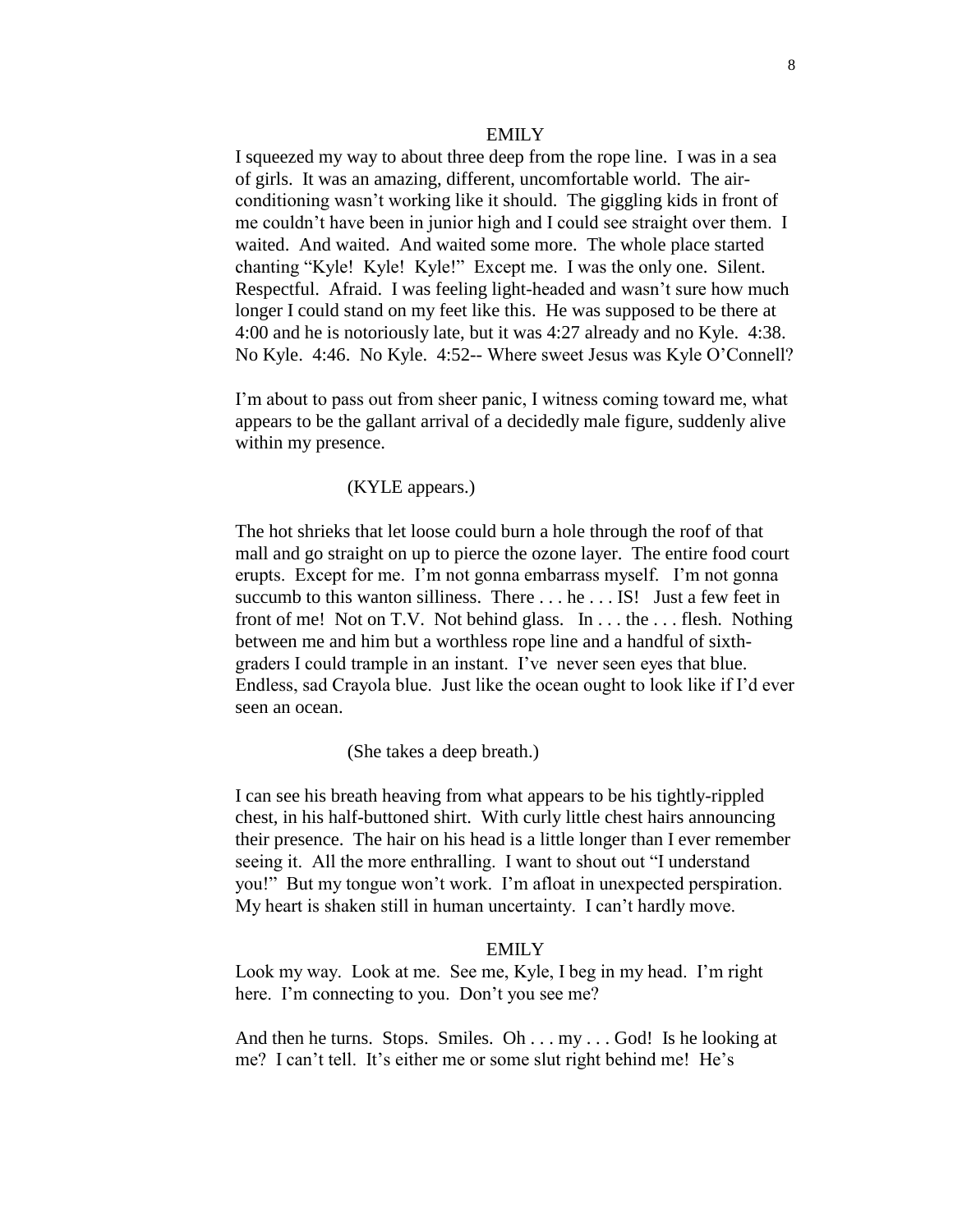#### EMILY (Cont.)

grinning, uncontrollably. I can see the kindness in his eyes. I think it might be me. I think we've got eye contact. Now I'm smiling too and I'm blushing with abandon. I don't want to control it. It is me! Me! Emily! Kyle O'Connell is smiling right at me!

#### (KYLE moves.)

Wait— wait! He's moving across the stage. Oh-- there's a sudden, squealing line forming in front of the platform. Oh-- the mass of figures is leading right up to him like a communion line.

The women thrust things at him to sign. A young mother is holding her crying baby high up in the air so Kyle can reach it. The baby wails and wiggles uncomfortably like some imperfect presented for healing, surrounded in the smoke from the cigarette that dangles piously from his mother's lips. Kyle finishes engraving his beautiful KOC on a *Heavenly Yankee* baby bib, wrapped 'round the neck of the innocent. Kyle kindly bends down and anoints the child, kissing it softly, gently, tenderly on it precious forehead. The baby stops crying! The crowd coos and applauds. Kyle signs whatever the women will hand him or buy. He soothes them, gracefully sketching his initials with his left hand even though he golfs right-handed. And batted right-handed in high school, when he hit .382 and led his team to the Ohio state baseball finals. And he swirls his letters with the pen, and cleverly tilts his left ear to each fan, because he lost his hearing in his right ear. It was a special effects accident on the set of his romantic movie, *Weekend From Hell*. I saw it eleven times! I know you. I know you! I'm your Lorena! You're my Jake!

Then, I hear, an announcement overhead. Just a few more minutes. Kyle has another appearance in Atlanta. Finish your purchases. Just a few more minutes. A few more minutes? The words slapped me in the face. But he just got here! He was over fifty minutes late and now they're gonna yank him away so soon? That can't be! He was looking straight at me! We had eye contact. We smiled together uncontrollably. Look at me again. Please, look back at me! What's going on? Have I sinned?

Go on, sister. Go on! I shove those sixth graders out of my way. I get right in that autograph line! Not in the back of the line. I cut in and take my rightful place up front. The very next one in line! Nobody stops me. Nobody dares. They're not gonna run out of time on me! I'm the next one!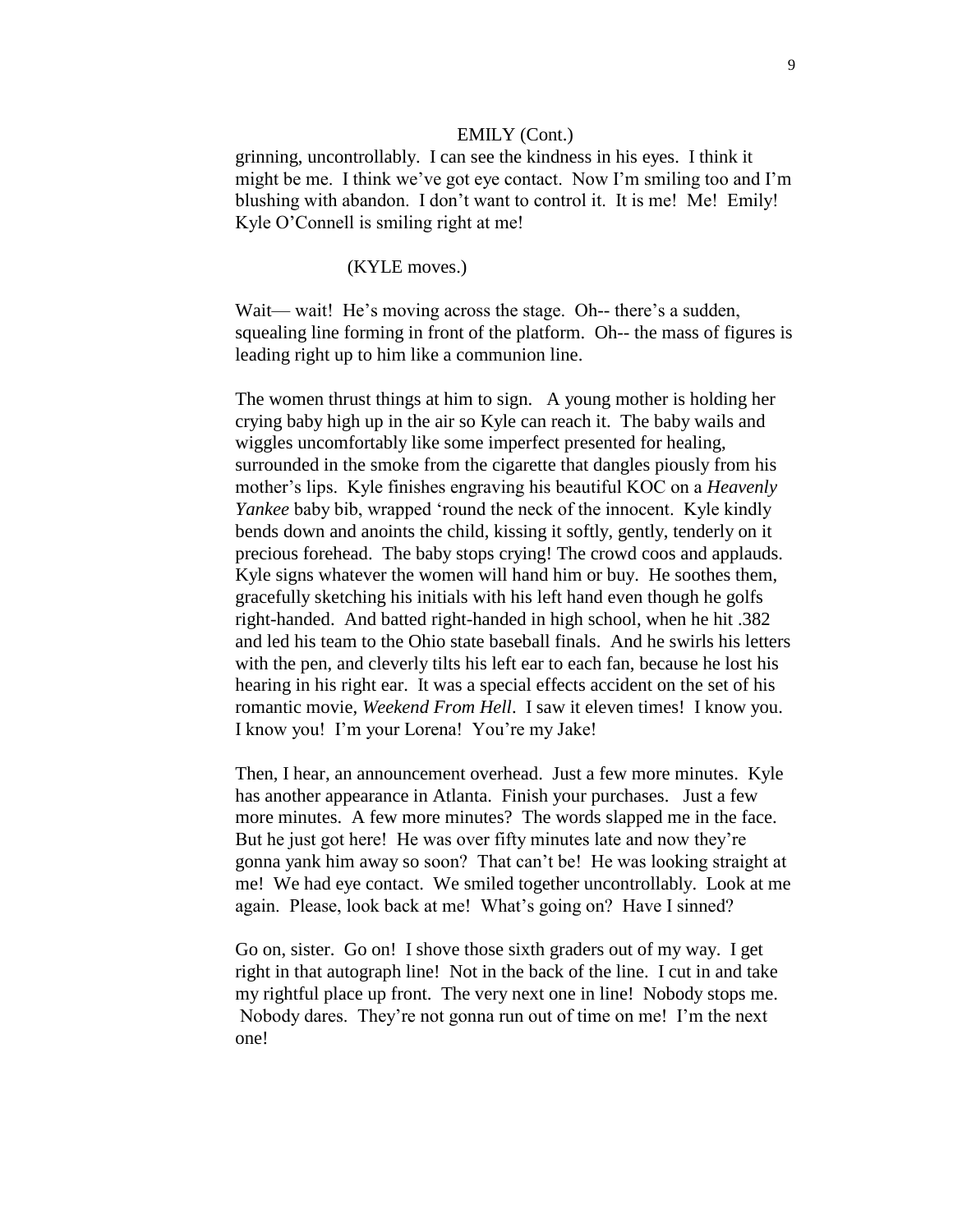#### KYLE

Hey, I've had a great time here in Kentucky, but I— what? Oh, Tennessee. Sorry.

#### EMILY

In person, his words have a vulnerable, human quality that doesn't come across on television. He is a man loved by millions but understood by one.

## KYLE

Well, I've had a great time here in Tennessee, but I've got a plane to catch to Alabama. Thank you! Good-bye!

### EMILY

I don't think so! I leap up onto the platform and I smile without shame. I dare say I laugh with pleasure. I look deep into the oceans of his startled eyes . . . I grab him by his warm, stubbled cheeks . . . and I kiss him like a woman was meant to kiss a man . . .

(She kisses him.)

#### EMILY

He's afloat in unexpected perspiration. His heart is shaken still in human uncertainty. He can't hardly move. "I understand. We all know sadness. *Both* my parents died when I was young. I was sent away to strangers! We're all afraid!" Then I embrace him with my rough hands, and I kiss him a second time.

(She does so.)

The women go absolutely wild. They holler. They whistle in their vicarious lust. Kyle is surprised because I'm wearing my habit. "It's O.K." I assure him. "God will understand." Then I go for my third kiss.

> (KYLE moves back into the darkness.)

## EMILY

But before our lips can touch again, Kyle is whisked away. As he moves out of my sight, he looks momentarily confused, shocked. Perhaps humiliated . . . Surprisingly small. So unlike Jake Anderson. So unlike himself.

(KYLE is gone.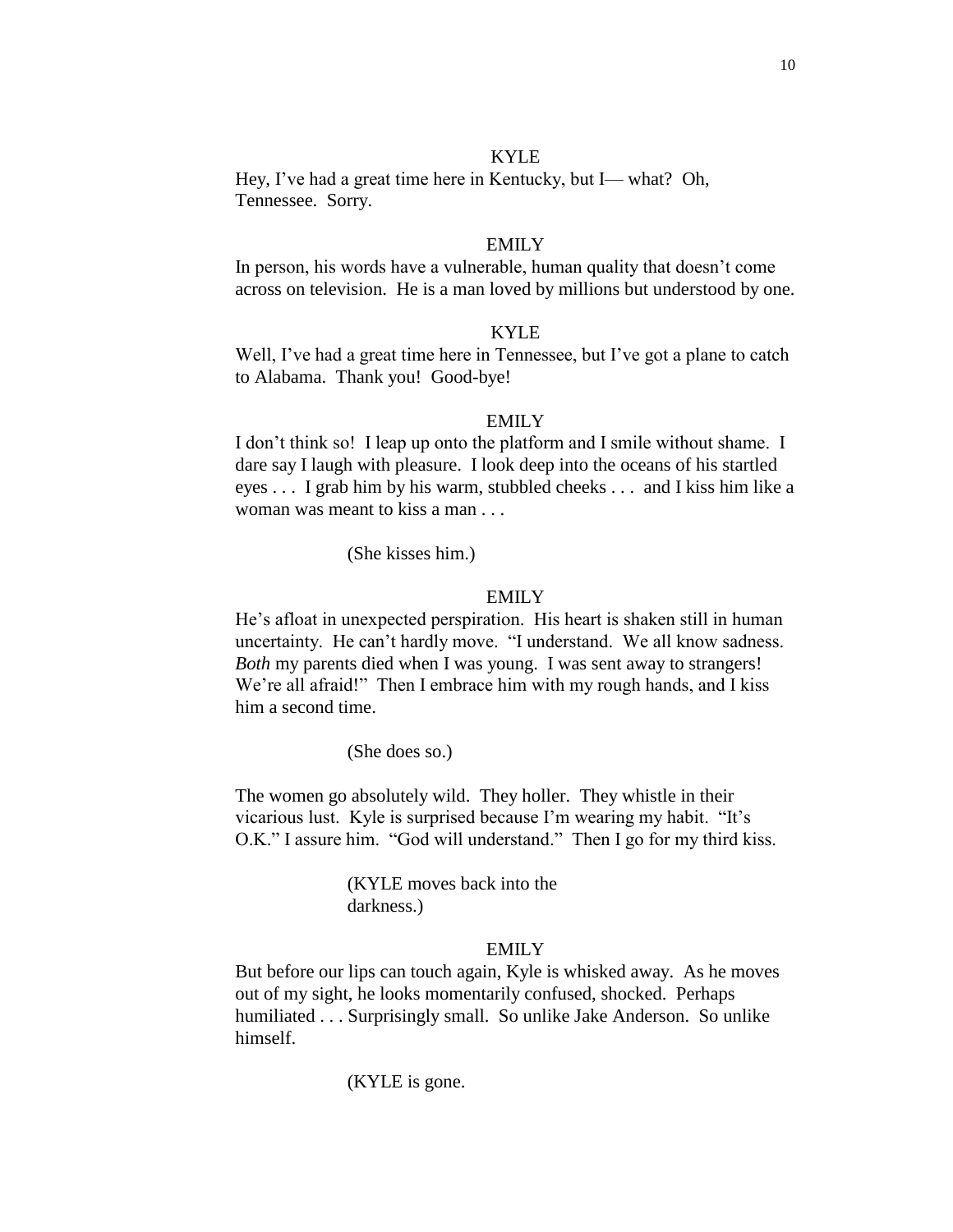EMILY pauses in silence. She looks around.)

## EMILY

I'm as hot as I've ever been. Tears blur my eyes. I feel the urges building inside me. Stronger than they have before. Stop! I suddenly hear applause from the crowd. They urge me to run after Kyle. Go on, sister, go on, sister ...

They're mocking me. They don't understand ...

Go, sister, go! Go, sister, go!

They're all laughing at me. Jeers, not cheers. They point at me. I run out of the mall. I find my truck and climb in. I slam the door shut . . . I hear nothing. The tears drip down off my cheeks and moisten the front of my habit. The urges won't go away. I know they're wrong. But I'm not sure if I can be strong. Go on, sister. Go on, sister, go. Part taunt, part challenge, part destiny. Everybody does it. Why was I chosen not to? Go, sister . . . I can't win this war.

I'm driving back toward Nashville. Up ahead is the Flicker Inn. I'm looking for it. The neon sign calls teasingly to me-- flicker. . . flicker! I exit the highway and find the parking lot. I open a duffle bag. I pull out some casual clothes I had packed in case of an emergency. Or so I had lied to myself. I change in the car. I fix my hair. I put on lipstick. I hide under my makeup. And I go inside. My head held high. My arms shaking. My heart shivering. Go on, sister . . . go on . . .

The barstool is cushioned. The beer is cold. The room is smokey. I sit there a long time. I am not pretty. I have beer and popcorn for supper. I am not pretty at all. A baseball game is on the T.V. over the bar. I stare at my ugly hands. A guy whose shirt says "Doug" talks smoke into my ear and buys me another round. I don't hear what he is saying. I only hear the whizzes and whirrs ... the boings and bells of the video games crashing around in my head. Pretty enough.

The guy called Doug has a messy apartment. He takes off his shirt and throws it on the floor. I wonder if without his shirt on, I'll forget his name. He's not cute like Kyle, but he puts on a Vince Gill CD for me. I let him get rid of all his urges. And I get rid of mine. As best I can. The guy called Doug has passed out. My sacred vows are broken. I do not cry until I'm back in my pickup.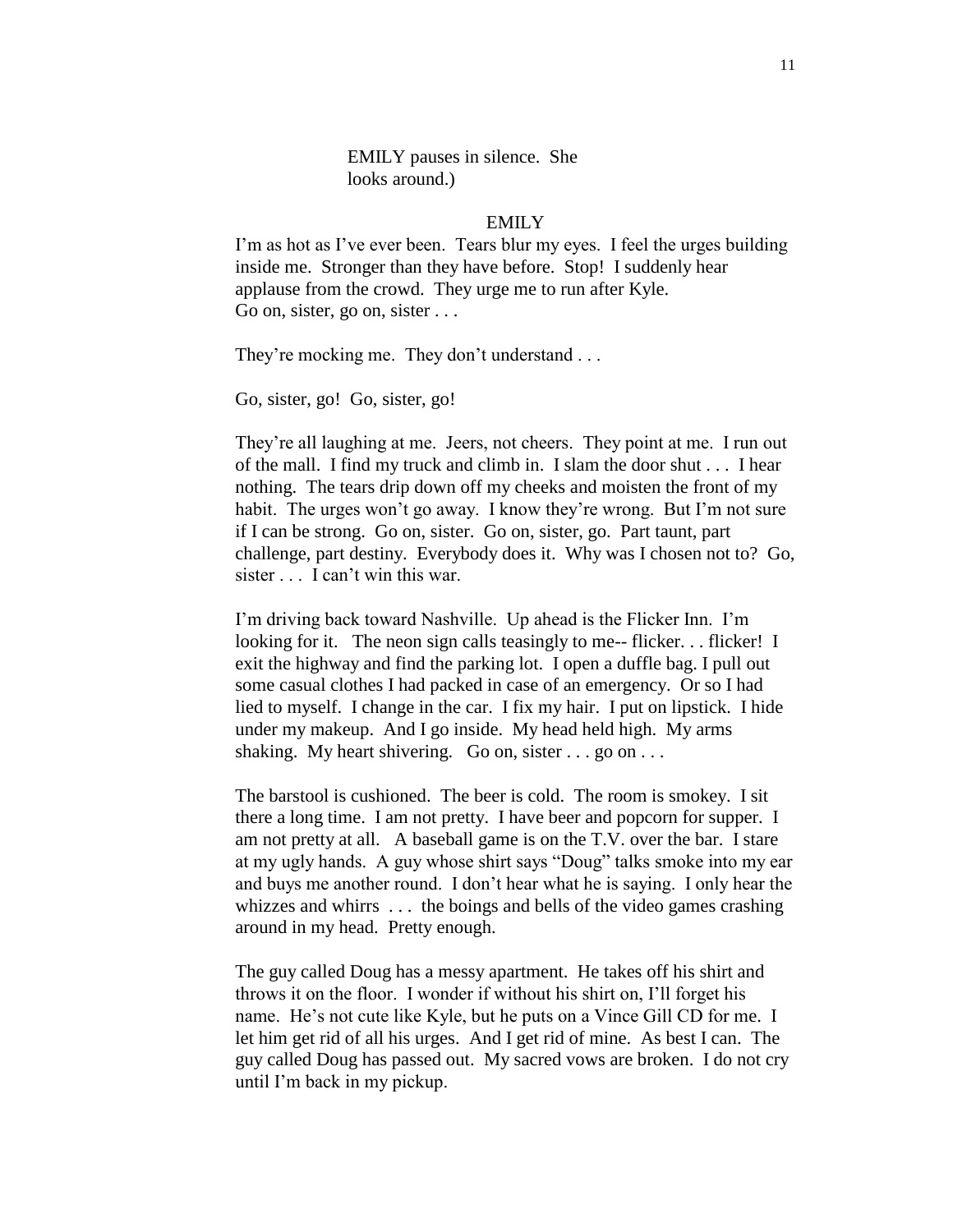#### EMILY

I'm driving back to the farm and I feel ashamed. Lorena would be so ashamed of me too. The moon lights up my guilt through the window. I know that God is disappointed. Maybe angry. He expected more from me. Forgiveness and abandonment seem equally likely. I failed his call. I rejected my promise. Near the turn-off for the farm, I see the billboard. Repent: The Time is Near. This Means You. I can't take my eyes off the words. Clear. Precise. Bold. Yes, tonight, I know those words are meant for me.

I crawl up into my room at the convent. Lorena's old, solitary room.

## (A bell tolls.)

One . . . two . . . three . . . Sunday morning. Rise and shine. I can't move. Veronica knocks and knocks on my door.

(Sound of knocks, increasing, louder and louder.)

I'm sick! I went to a doctor! He told me to stay in bed a while! I hear Veronica thinking in silence. Call me if you need me, she says disapprovingly. I hear her footsteps creak as she plods downstairs to those sacred morning prayers. I hear their whispers beneath me. Their chatter grows louder. They hurt me as they sneak into my ears. Then I hear their voices— blending as one— singing— their beautiful morning hymns rising up to me— and past me. I can not go downstairs.

The alcohol is taking its toll. I stumble into the bathroom to be near the toilet. I lock the door.

(EMILY lies down on the stage.)

After a while, I lie down in the bathtub and curl up with my head on the cold white porcelain. I pull the shower curtain closed around me. I fall asleep and I dream of Jake. The way he smiled at me. Then I dream that God is smiling at me too. The very same way. The very same eyes. My one true savior. One . . . true . . . I am at rest . . .

(JAKE appears.

He stares at her.)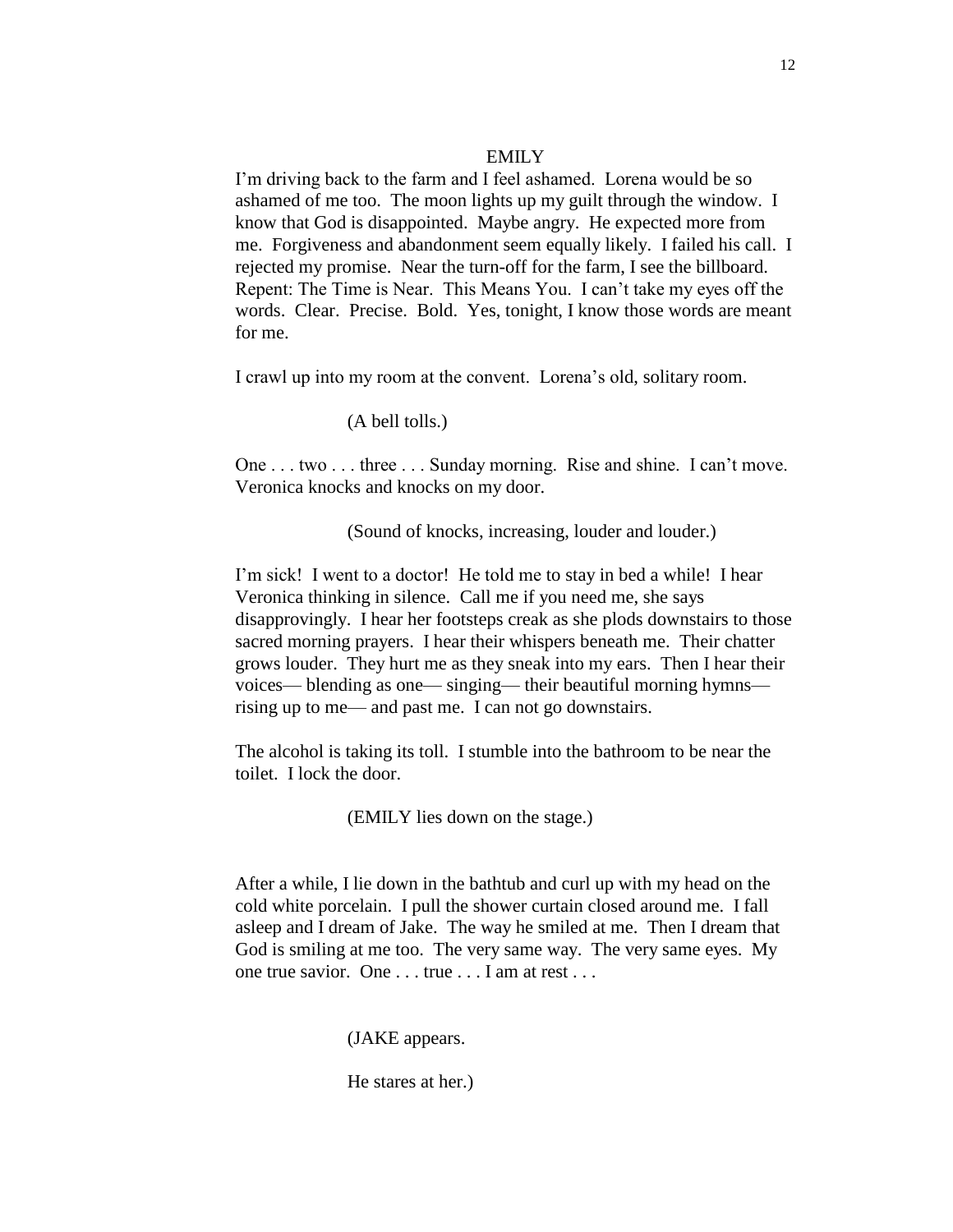## EMILY

When my eyes open, the sun is burning bright streaks through the window. I feel them on my face.

God slides back the shower curtain! I can see God staring at me! Oh--

(She is afraid.)

Emily?

JAKE

EMILY

JAKE

EMILY

(She kneels up.)

I'm right here . . . here . . .

I still love you.

 $I \ldots am \ldots so \ldots happy \ldots$ 

JAKE

Stay with me . . .

(He reaches out his hand.)

I know you . . . (She nods.)

### JAKE

I understand you, Emily.

**EMILY** I take my razor and I cut through my wrists. I cut and I cut—

## JAKE

Come with me now.

(She stands.)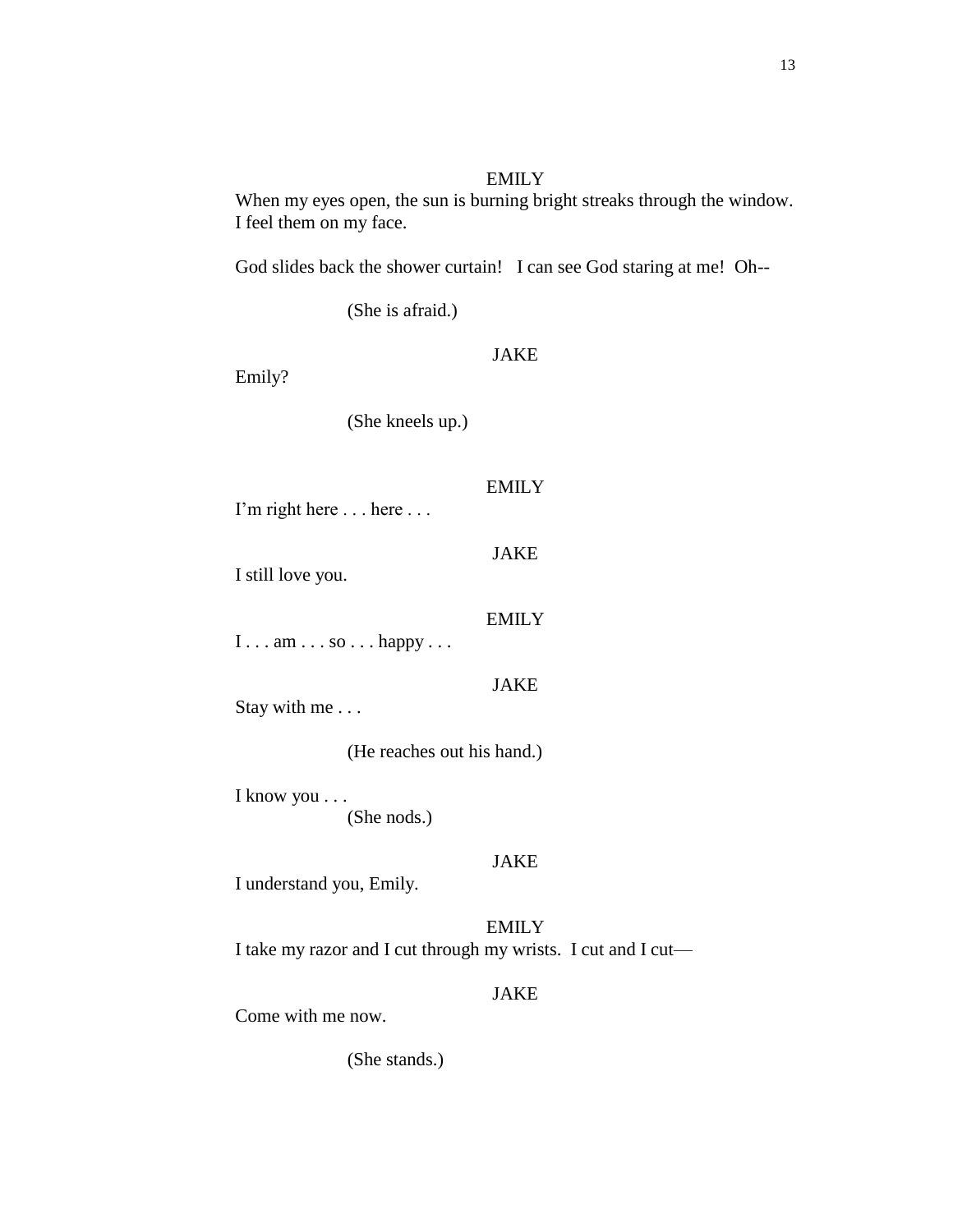EMILY I reach out my hands. Then I follow him.

> (JAKE holds out his hand and walks into the darkness.

She reaches high up into the air.)

## EMILY

Go on, sister  $\ldots$  go  $\ldots$  go  $\ldots$ 

(The lights shift.

Silence.)

#### EMILY

At my funeral, all of my old sisters cried. They blamed themselves. But they shouldn't have. They didn't understand. I didn't either. There's so much not to see.

All those sisters. From Lorena down to me. They will all some day be gone. But the moon will still be there. And I'll be around. I'll still hear the bells in the morning.

(A bell tolls.)

One . . . two . . . three . . . rise and shine . . . It's so hard to answer that call . . .

## **FADEOUT**

#### **END OF FIRST SCENE**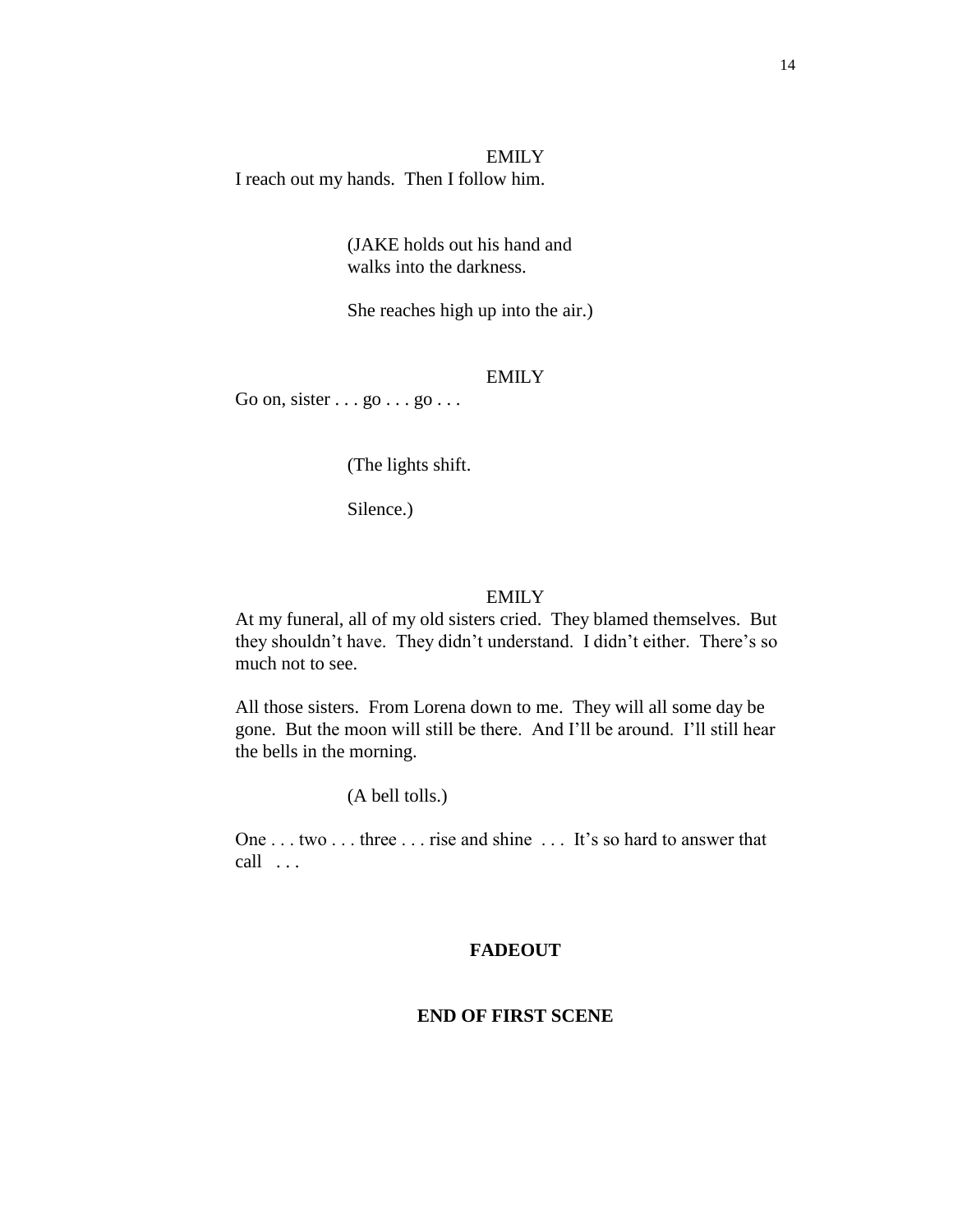#### **SECOND SCENE:** *REUNION OF ONE*

**AT RISE:**

The moon still hovers over the stage. Brighter.

Full light on KYLE. He is handsomely dressed.

He speaks openly, honestly and earnestly.

#### KYLE

One day . . . I wake up . . . and I'm the sexiest man alive. I'd felt it before. But *People* magazine confirms it. My baby blues on that slick cover. I really hate the way they combed my hair for that shoot. But I learn to live with it. It's still the cover of *People*. My hair in real life is even sexier.

I have a T.V. series where I play this ghost Jake Anderson-- a Civil War soldier and a great guy. Passions, emotions and mystery every episode. Wandering and searching for the love he can never have. Pretty deep. Top ten show almost every week, though we've slipped some the last two seasons. But I'm proud of my art. I don't want anybody thinking I'm just some beefcake star. I did a movie a few years ago where I stretched myself as an actor. I played a guy who all these girls fall for on the same crazy weekend. I had a scene at the end where I had to cry— real tears. I fucking nailed it. It was a breakthrough for me as an artist. Actual human tragedy all told in one close-up. I needed that. The movie flops but it's all because of the marketing. I'm not too discouraged. My agent's been looking for more movie deals. He told me he's gonna be choosy till he finds the right vehicle. But I'm antsy all the time now. I'm trying to turn my life around some. Become a deeper person.

I've done a lot of stupid stuff that I'm getting more and more ashamed about when I think back on it. I'm not a kid anymore, I guess. I'm not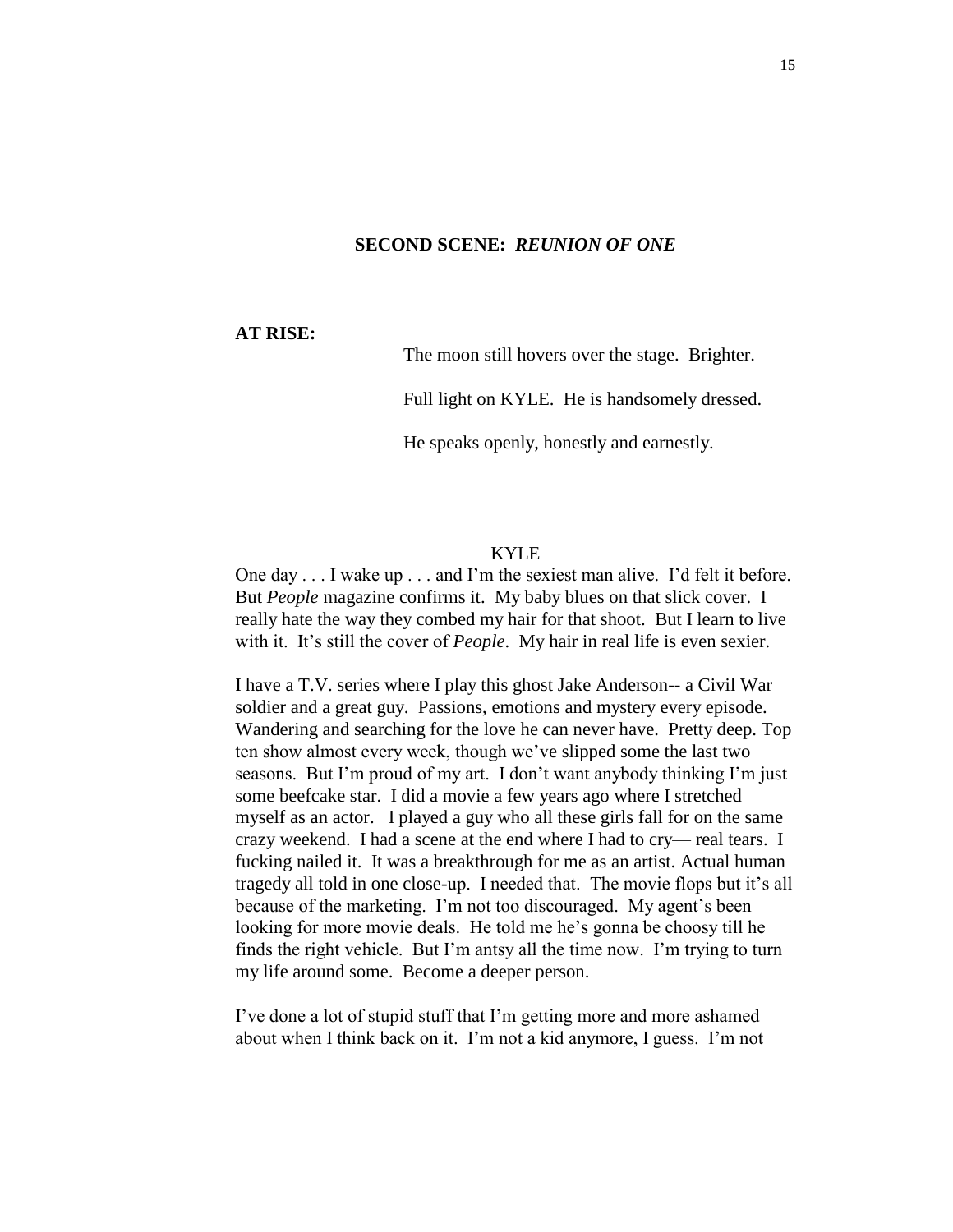half the guy that I play on T.V. every week. Jake is quick, brave, decent-you name it. And me . . .

One day this envelope comes in the mail.

From my old high school back in Cincinnati. It was originally sent to my mom down in Florida, but she sends it to me out in L.A. High school reunion. Twenty fucking years since Catholic school. Wow. It can't be twenty. It doesn't seem like a full twenty years worth. Jill . . . Jill gets the same invitation.

I'm wondering whether she will go. I think about it a lot. The smart people always go to those things. I'm gonna blow it off. What do they want to talk to me about? The girls I date? All the sex I have? Which I guess is true. But I'm sort of modest about stuff like that now. It's not as cool as it used to be. A guy in my position needs discretion. Yeah. I mean once a few years ago I'm flying to New York or somewhere and I stop at the Denny's out by LAX because I've got some time to kill. This spunky blonde waitress comes up to my table and I'm about to order a grand slam breakfast when she recognizes me. Then she gives me that sudden smile— the startled grin— I call it the electric blush. It's like a red, uncontrollable flash in the face— the sparkle in the eyes that a girl gets when I make unexpected eye contact. And her face betrays her. She can't help but instantly let on that she's overwhelmed by her tingling attraction to me. So I order, she brings me my grand slam. Later, I go into the john. I feel warmth or breath. I turn around and there she is in the men's room grinning her eyes out with the electric blush. Nobody in the history of the universe ever got laid at Denny's. Except . . . But I don't go telling that story on the *Tonight Show*. They all start to run together anyway. I never tell that stuff to anybody. Problem is, that's all they'd want to hear about at the reunion. Like I'm gonna talk about sex in the bathroom at Denny's if Jill's listening? But what the hell can I talk to her about? I'm not a good talker on the spot. I need to have my lines memorized. No. I can't do it. Jake Anderson never went to a damn reunion. Quit thinking about her. She'll be there with her husband anyway. Some guy who loves her. Probably married a scientist. Or maybe she's one. They're both scientists. Living in France or one of those educated countries. They've got kids and stuff. She's happy. Good for her.

> (KYLE paces about for a beat, restless and anxious.)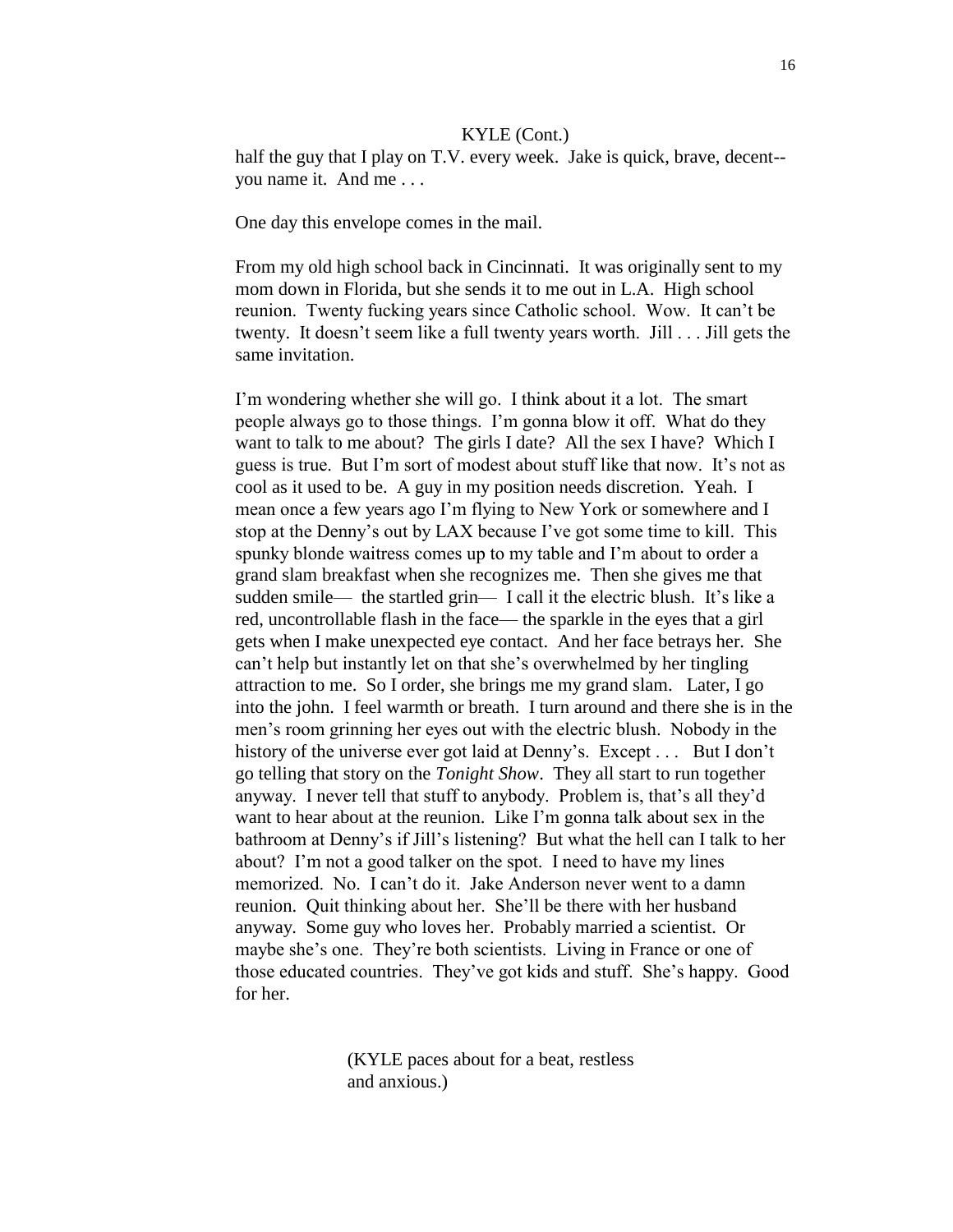#### KYLE

Another week goes by. Nobody hears from me. People are dying to know if I'm gonna show at the reunion. The big star. The fucking drawing card. Mitch Hertlemann sends me a letter through my mom. Mitch and his wife are going. He's on the reunion committee and he's begging me to come. I haven't seen Mitch since I since I flunked out of college and went to L.A. to try advertising. Modeling really. And I lost track of Jill.

Well, Mitch was a short, fat guy. Pimples everywhere. Even on his ass— I saw because he was the back-up catcher on our ball team, and you see things in the shower you don't wanna see. Everybody made fun of him. But he lived down the street from me and he was like my best friend or something. The amazing thing was, he never got depressed about anything. Never let stuff bother him. Senior year, Mitch, he walks boldly up to Vickie Marvano— the consensus hottest babe in school. Beautiful face, big hair, perfect boobs and butt— he goes up to Vickie Marvano in the cafeteria. He asks if he could have the exquisite pleasure of taking her to prom. My jaw almost drops off and I actually feel scared for him. Vickie just stares at Mitch, smiles, and says "You can not have the exquisite pleasure." Just like that. Then she laughs in his face. Little Mitch walks away, sits down and eats his lunch. Lots of snickers and remarks fly around. Mitch just acts like he doesn't hear them laughing. I tell everybody to shut the fuck up. And they do. I felt good about that. Mitch should've been proud. Goddamn proud. He was brave. I wasn't. I wanted to ask Jill to prom. She wasn't really beautiful. No, but she was-- Jill. I sat behind her in senior English class.

#### (JILL appears in half light.)

Her long hair blew back to me when the window was open. I could almost touch it.

It looked so soft-- I always wanted to run my fingers through it. Maybe I could cheer her up if she ever got bummed out about stuff. I could feel her all warm against me— lying in the grass somewhere, where I could listen to her breathing and telling me what she knew all about. She had plenty to say. She read a report once on some dead poet. Her eyes just sparkled. They danced. I danced with them. I was in her world. But I couldn't get myself to go up to her. Couldn't even talk to her. So I go to the prom. And I spend the whole damn night dancing with Vickie, looking over Vickie's shoulder to see who Jill Obermann's there with. And Jill doesn't show. Nobody asked her. Goddamn was I stupid.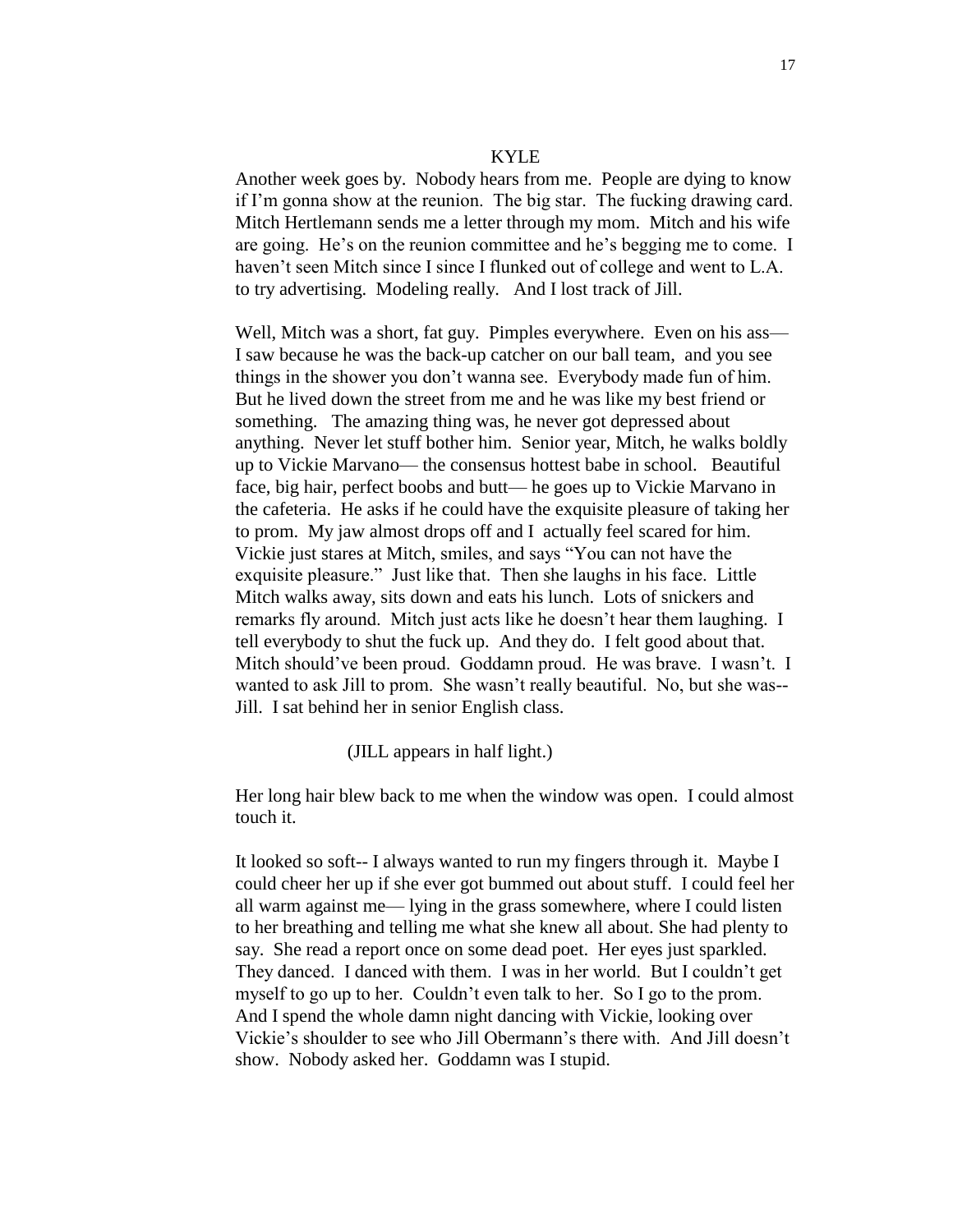## KYLE

The RSVP date goes by. The invitation's still sitting on my dresser. I'm going to blow it off. I'm not gonna embarrass myself. So I'm out on a ridiculous old-fashioned publicity tour the network dreamed up. Playing Jake Anderson. I'm in some stinky mall in Tennessee. I'm signing autographs and thinking about the reunion.

When— of all people— this ugly little nun— she comes up and grabs me. Gives me a big ol' kiss right on the lips. She does it again. And again. I am totally freaked out. A nun. The security guys get me the hell out of there.

(EMILY appears in half light.)

But the picture stays in my mind. A nun! She was so ... unafraid. The greatest act of bravery I'd seen since little Mitch.

(EMILY is gone.)

That nun puts me to shame. I don't know how to risk anything. I only take the things that come to me. I don't deserve to even play Jake.

(JILL appears in half light with EMILY.

KYLE stares at them.)

### KYLE

No more.

(EMILY and JILL are gone.)

No more shame. No more farting around with my life! I decide to change. I will be brave! I decide right there and then to take charge! I will be Jake! I'm going to that goddamn reunion. I'm gonna march right in. And I'm gonna make Jill fall in love with me.

When I get home, another envelope from Mom is waiting. It's a list and addresses of everybody who's signed up so far. There's only a month to go and they want to entice all the stragglers. Basically, me. I scan down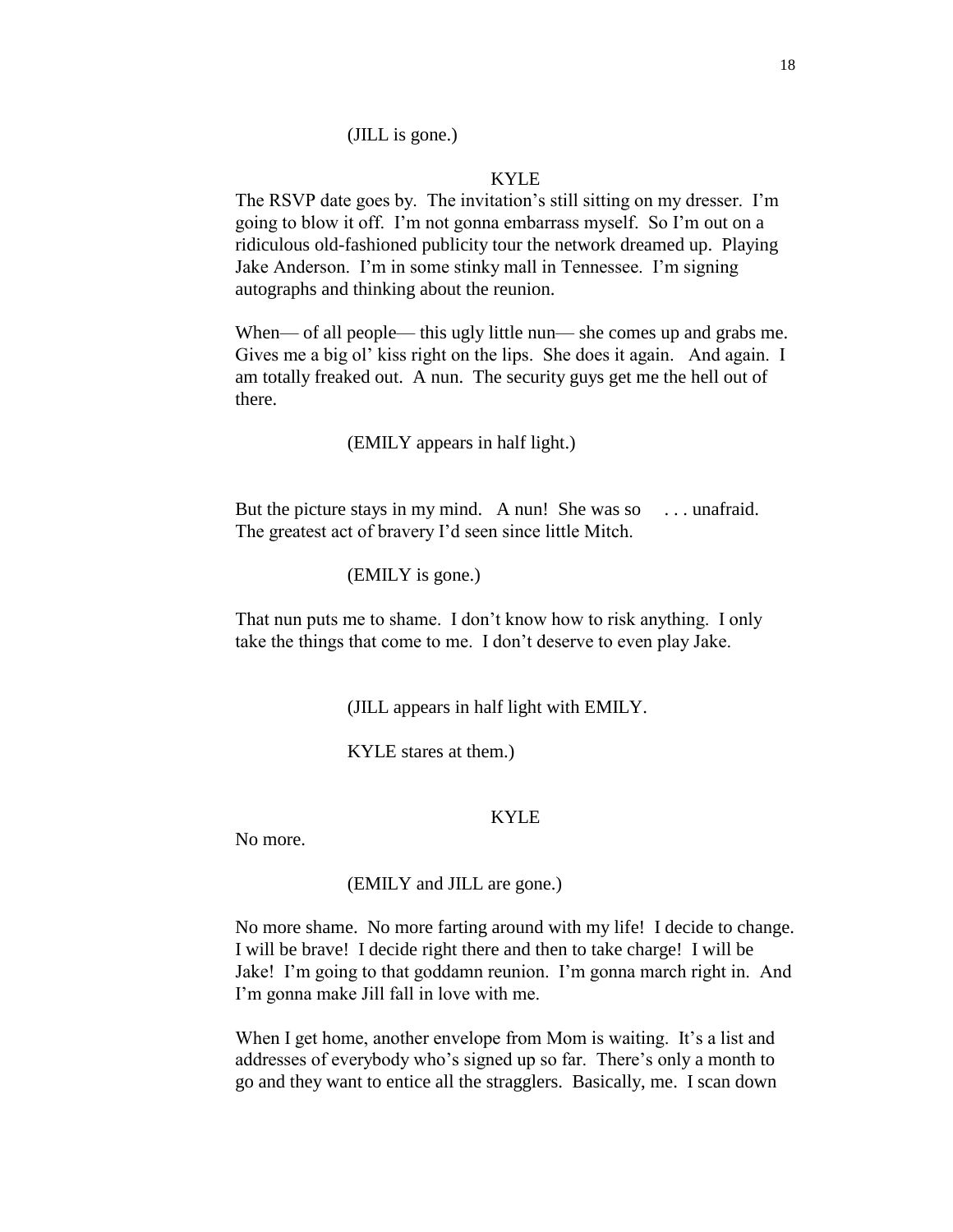the list and there I see it: Jill Obermann. Same last name. No spouse or significant other listed. She's not married? Perfect! Then I see the address— it's the same old place where she used to live, but it has a notation "Recently moved back home." What the hell does that mean? Why would you move back to your parents' house? At our age? I think it over and I think it over some more. Something happened to her. Bankrupt? A divorce? I feel like it's something sad in her life. I get a definite sense that there's a problem. Maybe something serious. I've gotta help her! She needs me. It's some sort of freaky sign of fate. Just like Jake and his Lorena! Oh christ--

I hurry up and fax my RSVP. I consider sending a copy to everybody on the list so she knows I'm coming. But I relax and figure word will get out anyway. I've got to play this right. I'm just a regular guy.

I send in a \$25,000 check to the reunion committee. To defray some expenses. I want them to do it up nice with tasteful style. I also decide to give the attendees a gift at the door. I consider sending autographed copies of my headshot, but Jill might think that's too focused on me. Jake would never send in his own headshots. I settle on autographed paperbacks of the *Letters of Captain Jake Anderson.* Actually, it does have my picture on the cover. But it seems more educational. Jill will like that. She reads books. I get the copies sent in.

At last I fly to Cincinnati and check into my hotel. It's late Friday night. Less than 24 hours until the reunion. The cute desk clerk gives me the electric blush and can't believe it's me. If there's anything I need . . . she'd be glad to take care of me. I thank her, sign her an autograph, and get the hell up to my room. I need to concentrate. I'm lying on my bed trying to plan-- to think up a conversation to have with Jill. I come up with nothing. I'm fucking hopeless. There's a knock on my door. It's the desk clerk in full blush. She's put on new lipstick and makeup and crap. She's unbuttoned a couple buttons on her blouse. She wants to know if I'll be needing turndown service tonight. I tell her thanks but I don't. I close the door. I've got my mind on Jill. I'm focused.

(A bell tolls.)

## KYLE

I wake up about three. I'm sweating. Wide awake. I look out the window and I see the moon. The moon! I go to my suitcase and find my copy of *The Letters of Captain Jake Anderson.* One time on the show I was quoting something cool that Jake says in the book about the moon.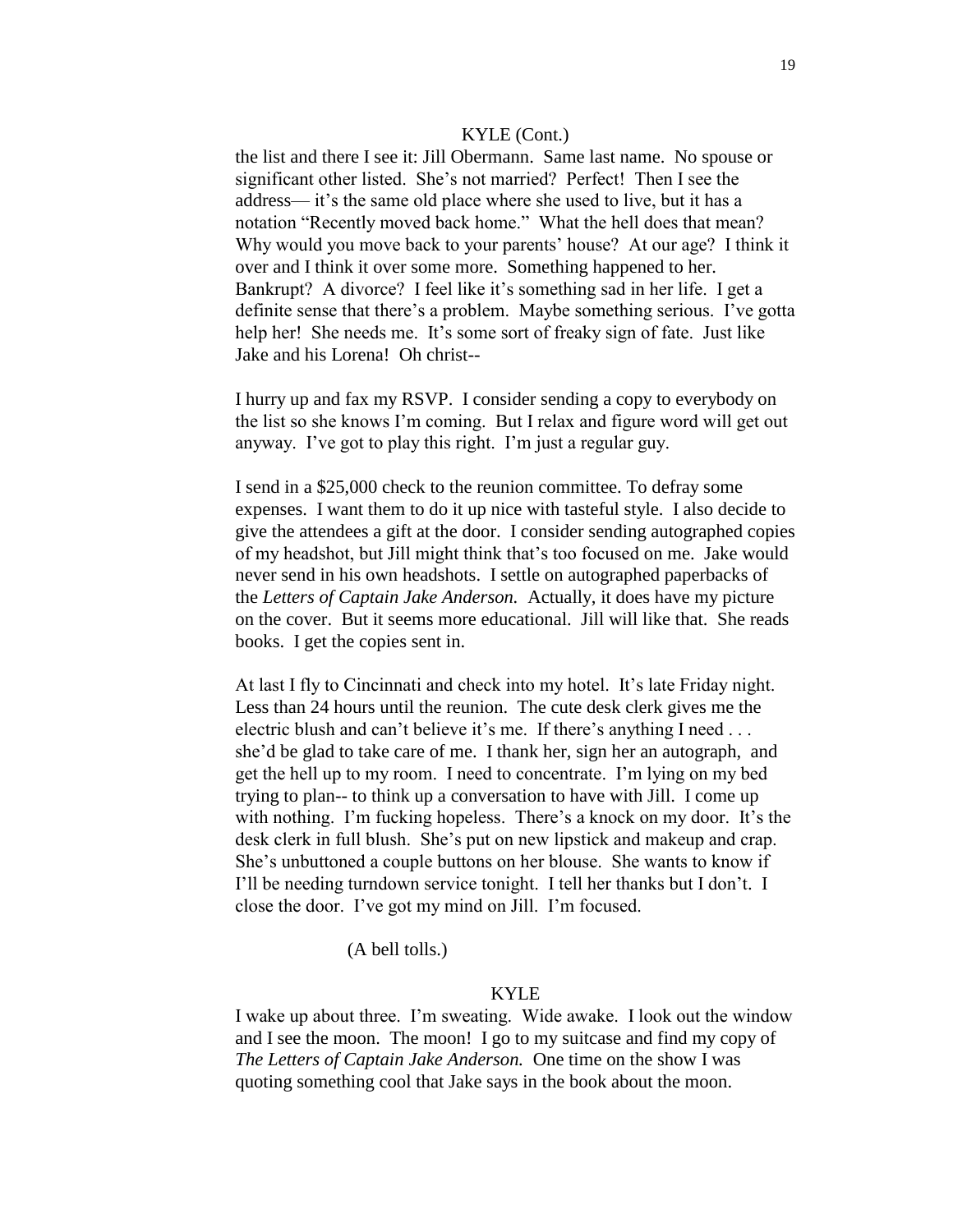### (JAKE'S VOICE is heard.)

#### JAKE'S VOICE

Oh, Lorena— the moon stares down at me tonight!

### KYLE

I've thought about it lots of times. It's something about how the moon understands what we're afraid of.

#### JAKE'S VOICE

Nations have risen and fallen under its glow. Every pair of eyes that's ever lived has looked up at this same moon.

### KYLE

The moon has witnessed the suffering of every human heart.

#### JAKE'S VOICE

The moon understands the mysteries--

## KYLE

-- why our lives play out like they do.

## JAKE'S VOICE

Certainly the fear of one lonely soul is of minor consequence . . . and yet--

#### KYLE

-- and yet--

#### JAKE'S VOICE

Muster down a whisper--

### BOTH TOGETHER

-- of your voice to me tonight. Send your soothing breath of wisdom . . . of understanding . . . of joy . . .

### KYLE

I can do it! I won't have to bullshit. I can slide right into that conversation. And Jill can add her thoughts to it. She can improve it. We can illuminate each other! I'll make her happy. Make her eyes sparkle again.

When I wake up, the sun is shining and I feel terrific. In the shower I use my prescription shampoo. I still lose a few hairs into the drain, but it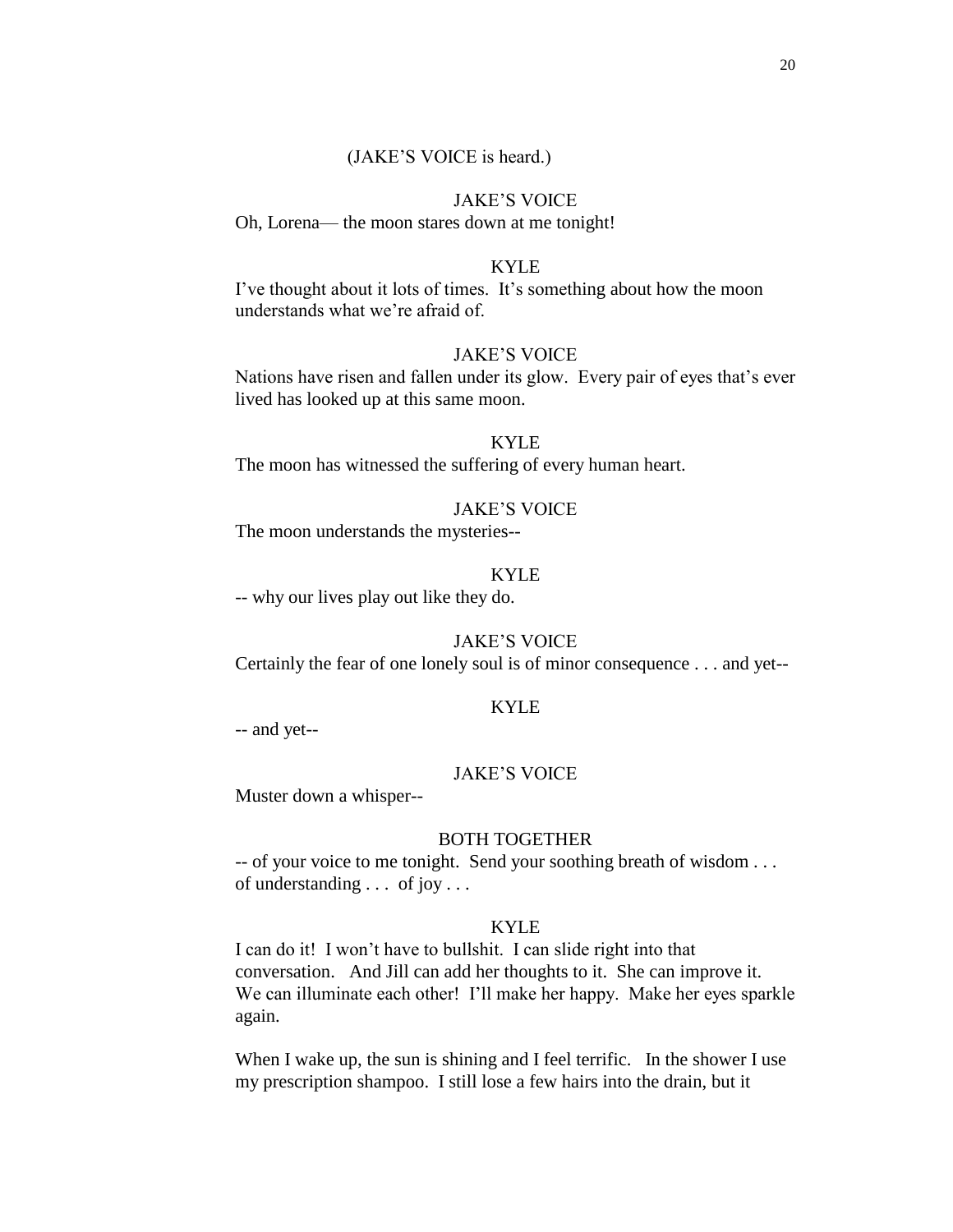doesn't bother me like it usually does. Today's the day I get to know Jill. I can't wait. I go outside. I drive my rental car out to where Jill lives. Maybe I'll catch a glimpse of her. The trees on her street are taller and fuller than I remember. No cars in the driveway. Garage door is closed. I drive around the block and come back again. This time I see an old lady watering her rose garden. It's Jill's mom. God she looks old. Jill's mom goes back inside. Still no sign of Jill. I park and wait awhile. Where is she? She's probably out buying a new dress for tonight. Or she's at the library. I'm getting more and more nervous. I wait some more. I wonder if she's inside. Maybe she's upstairs getting ready. Shit, I need to get ready!

I get a good, close shave. I try on three different shirts until I find one that makes me look taller. I decide on a tie and a sport coat. When I'm dressed, I comb my hair just right in the mirror. Not like on the *People* cover. I need to hide the receding hairline. I change my mind and put on a different shirt. Then I splash on my lucky cologne. The same stuff I wore to my first good L.A. audition. The casting director said it smelled great on me. She liked to sniff my neck and nibble my ears.

#### I'm ready.

The reunion starts at 6:00. It's in a ballroom downstairs at my hotel. I stroll in at 6:25 to make an entrance. Lots of people are already there. Everybody stops and stares at me when I walk in. They all grin at me. Big grins. But nobody says anything. I'm hoping they might applaud or something, but they don't. The only one I recognize is Vickie Marvano.

She shrieks and runs up to me. She gives me a big tight hug. I'm looking over Vickie's shoulder to see if I see Jill. Everybody looks so old and bald and fat. I think I make out some of the guys from my baseball team. And against the wall are some of the nuns and priests who used to teach us. They haven't aged a day. They were always old. But I don't think I see Jill anywhere. Mitch Hertlemann comes up to me. He hasn't changed too much-- well, let's face it, when you're fat and bald in high school, you've already bottomed out. He shakes my hand and thanks me for coming. I hear how he's a manager at Wal-Mart. I meet his wife— real nice girl and I see pictures of their cute chubby twins. "So, who all's here?" I ask casually. "You probably just care about the girls, Kyle" he laughs and smacks me on the back. "Of course!" I laugh back. He takes me over to the registration table. Everybody gets a reunion program, a nametag and an autographed copy of the book I sent. "As if you need this nametag," Vickie Marvano tells me and she pins it on my chest even though I don't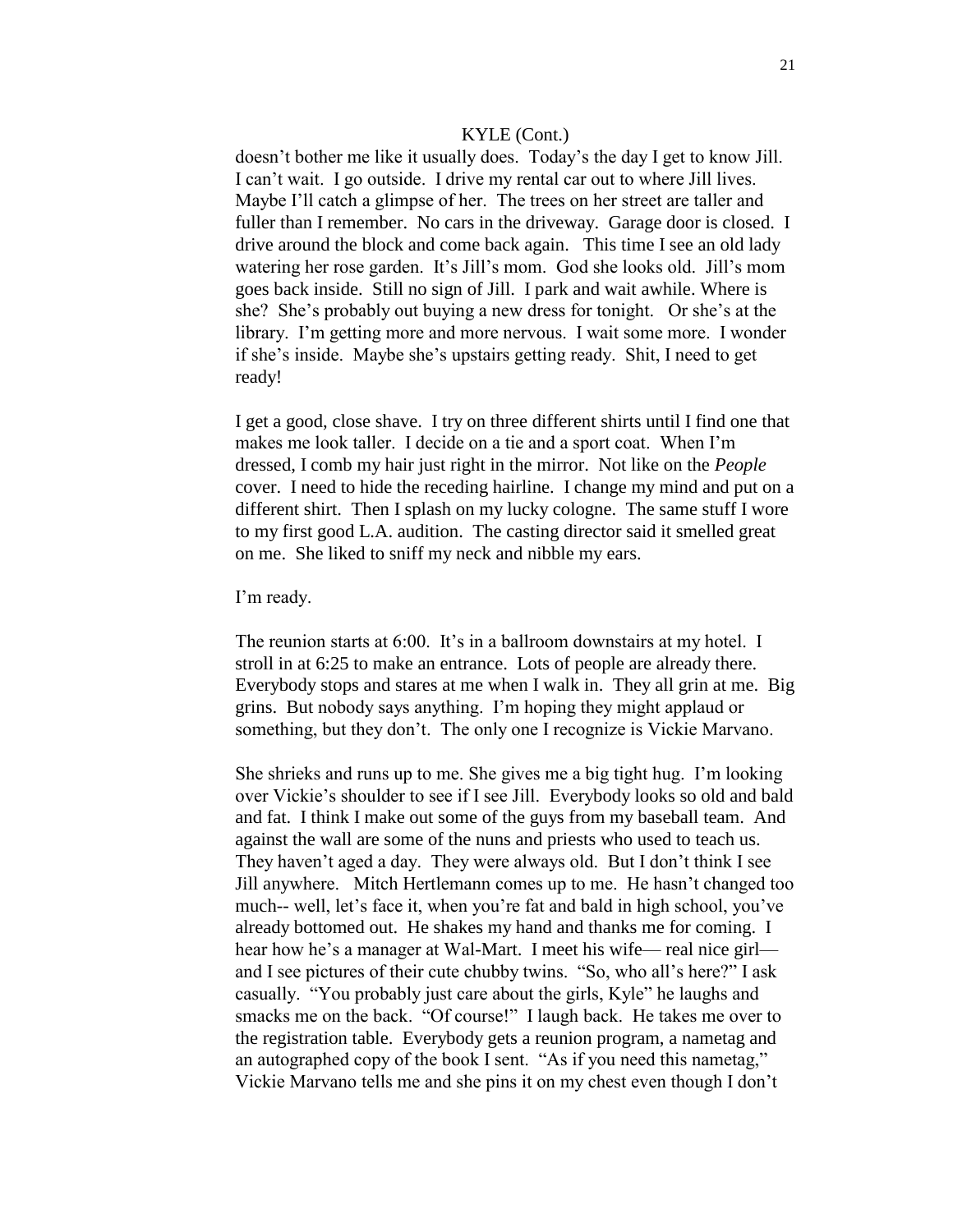want her to. I'm looking over Vickie's shoulder and I see Jill's nametag. "You didn't bring a significant other, Kyle?" Vickie asks. Mitch smacks me on the back again. "He couldn't pick just one." Mitch laughs and gives me a beer. I scan through the program and I see "Obermann, Jill" listed right next to "O'Connell, Kyle." It's fate. In the space next to her name where you're supposed to put what the fuck you've been doing for the last twenty years, it's completely blank. Nothing. No hint of her problem. No hint of her life.

I spend four miserable hours shooting the breeze and drinking, just like in high school. I face the door the whole time. I never for even a second let that door out of my sight. I watch everyone who comes in. A crowd of people is gathered around me. I'm looking at no one and I'm telling halftrue Hollywood stories. I'm dropping names of all the famous people I've met and some that I haven't. Everybody's eating it up and I don't even know what I'm saying. Jill's nametag is still lying all by itself on the table. I'm starting to panic. 10:31. No Jill. 10:38. No Jill. 10:47 where in the hell is Jill Obermann?

> (JILL appears on the opposite side of the stage. Her hair is now shorter.)

## KYLE

A woman walks into the ballroom. Oh . . . oh . . . she's got shorter hair than I remember but, I think, maybe— my chest is pounding, my stomach tightens— she's got the same pretty face— I'm feeling light-headed and I'm starting to sweat— it's her— she picks up her nametag. It is her! Jill. I think she's beautiful. She's alone. I quickly fix my hair.

The DJ suddenly puts on a slow song and Vickie Marvano pulls me out onto the dance floor. She damn near yanks my fucking arm off. I'm slow dancing with Vickie and I'm pushing her big hair out of my face so I can see Jill. Jill picks up her program and my book and walks across the floor.

(JILL circles around the stage.)

Jill walks all over the ballroom. She seems restless. Uncomfortable. Nobody really talks to her. She doesn't seem to know anybody. Vickie's squeezing me tight and nuzzling her nose into my shoulder for some damn reason and I feel like I'm gonna pass out. Jill stops over by the bar. She looks around at the people and the lights in the room, at nobody in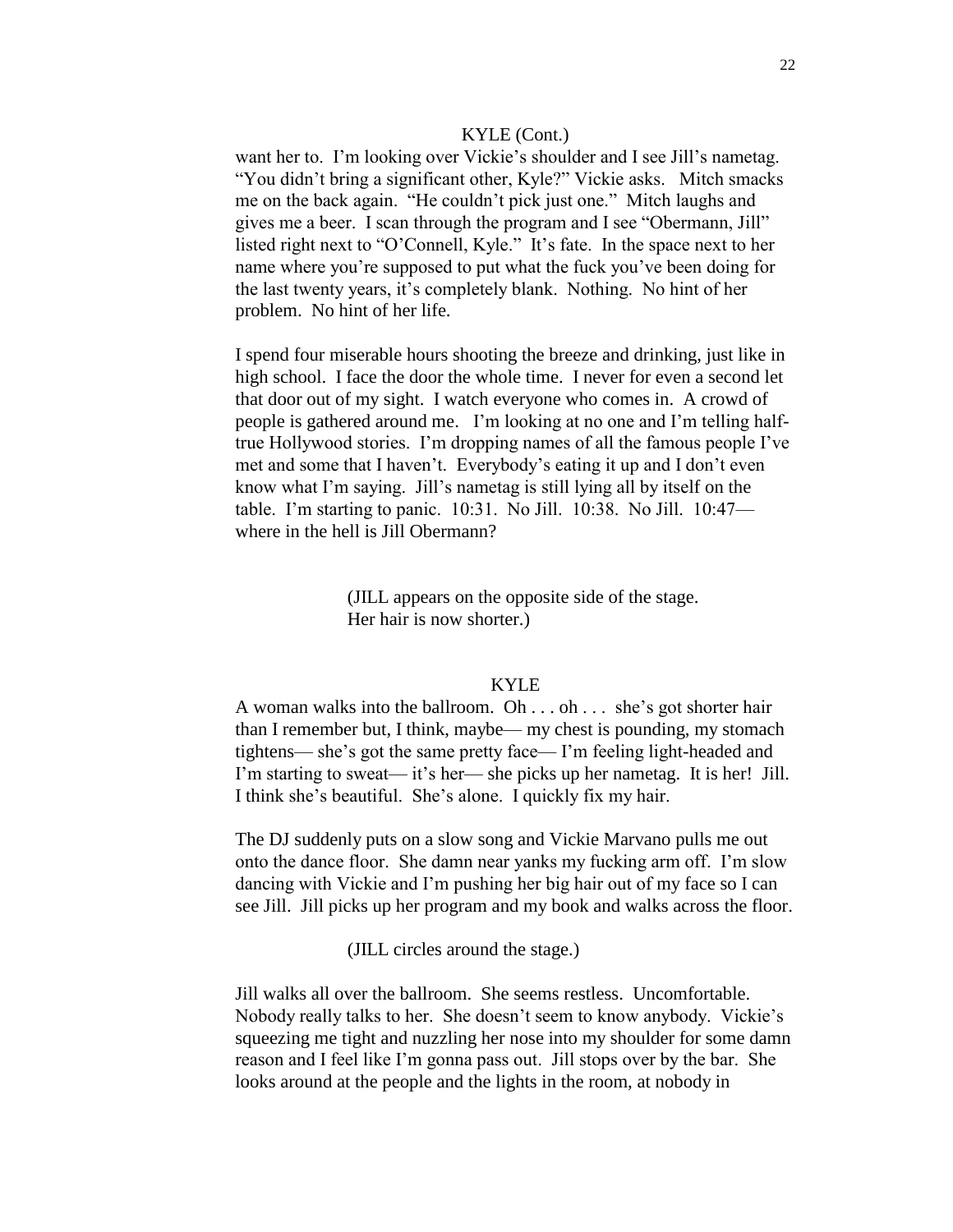particular. She's in her own world. I want to be there too. At last, the longest goddamn slow song in history ends and I detach myself from Vickie who heads for the bathroom. I know this is is my chance. I'm alone. Jill's alone too. Standing by herself waiting for somebody to talk to her. Move feet. Move feet, move! She's waiting for you. She needs you. Brighten her life! Make her eyes sparkle again . . . Jake Anderson would be over there by now!

I do it. Captain Kyle O'Connell makes his charge. I stroll up to the bar like I'm getting a drink.

(He speaks to her.)

Oh, hi. How are you?

## JILL

I'm fine. How are you?

### KYLE

We smile. We look into each other's eyes. It seems like forever. I'm ... happy. I'm giving her the electric blush. Then . . . she looks down . . . at . . . my . . . nametag.

#### JILL

Kyle . . . O'Connell?

(Silence.)

### KYLE

Uh, yeah.

JILL I'm sorry. I'm terrible with faces. And names.

## KYLE

You're Jill Obermann?

## JILL

Yes--

KYLE Didn't I sit behind you in senior English class?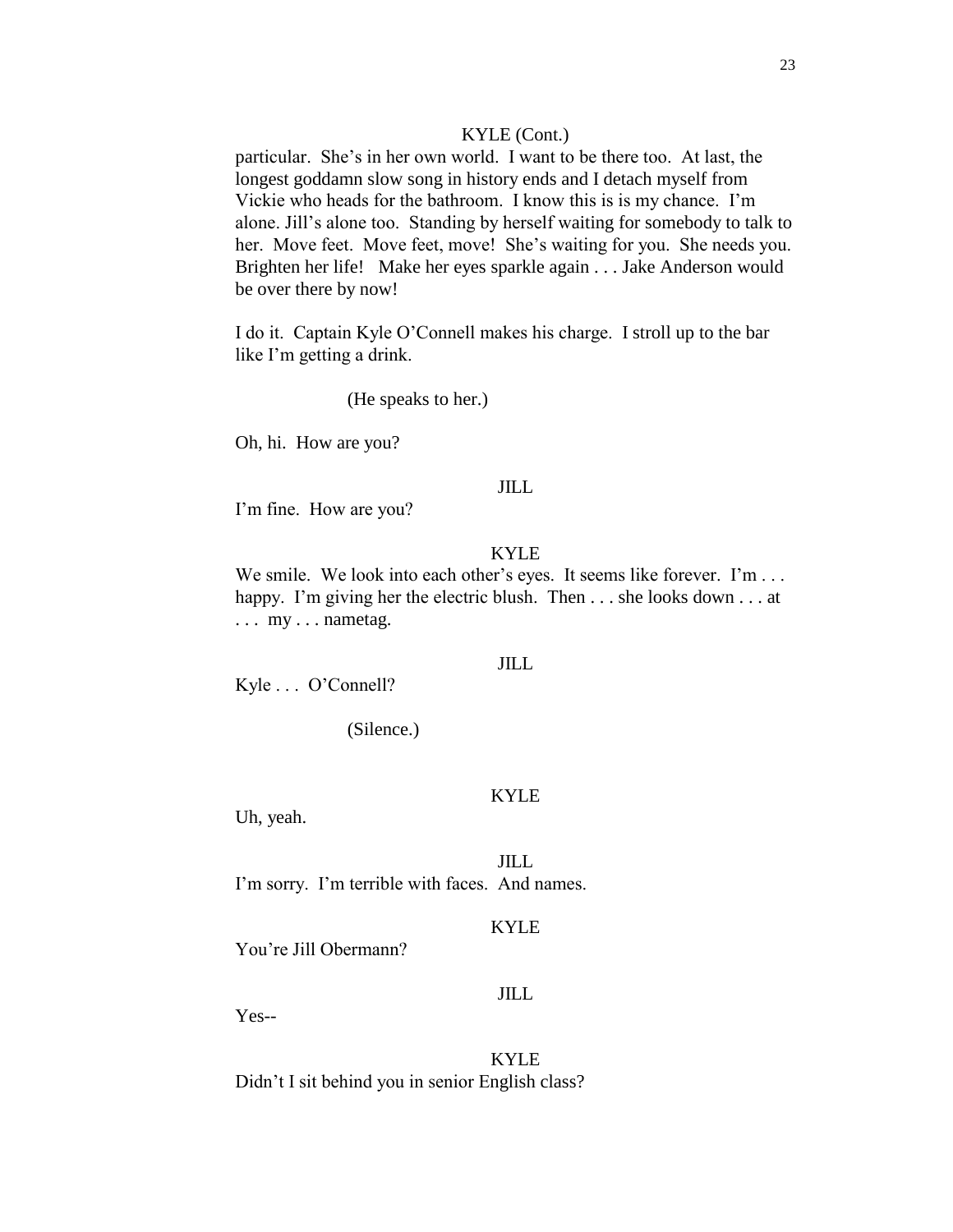## JILL

## Did you?

## KYLE

Pretty sure I did.

## JILL

Probably so. I'm sorry. I don't mean to sound vacuous. I barely remember anything or anybody from high school. That was a lifetime ago.

## KYLE

Yeah. Twenty years.

## JILL

Right. I wasn't particularly involved.

# KYLE

Yeah.

## JILL

I'm putting in an appearance, I guess.

## KYLE

Me too. Just stopped in from L.A. Then I'm flying back.

(Silence.)

### KYLE

She has no idea who I am. Never seen me. Never heard of me. How the hell can that be? Her eyes glance in another direction. The conversation's on the verge of ending.

#### JILL

It was a pleasure to meet you, Kyle. Good luck to you in L.A.

### KYLE

She looks away again. She's about to move. I've got to go for it! (To JILL)

Uh, Jill?

### JILL

Yes?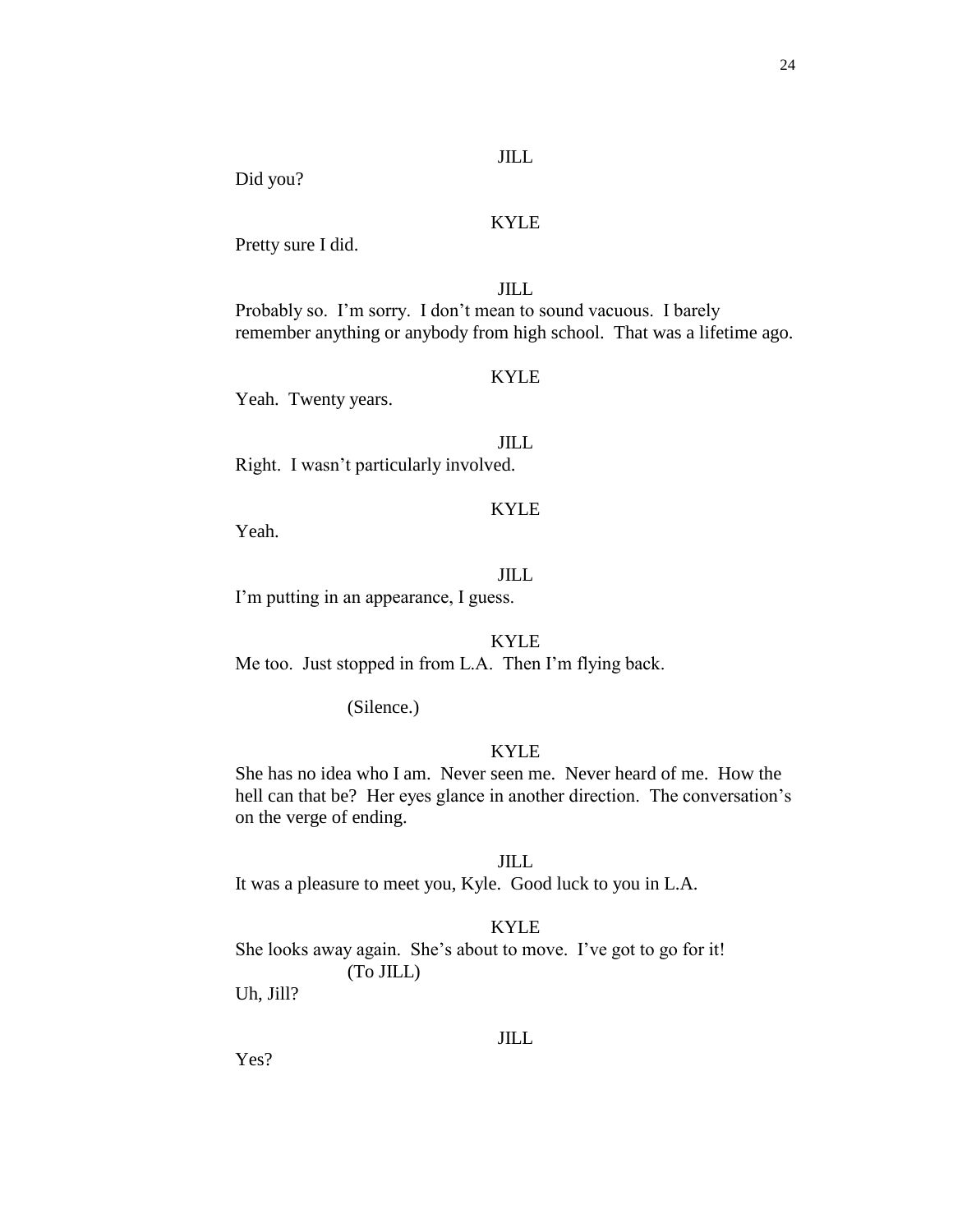#### KYLE

The moon . . .

## JILL

The moon?

### KYLE

Yeah, the moon— it's always up there— it sees all our troubles— you ever wonder what the moon would say if it could talk?

(He stops.)

She's startled. Puzzled. Momentarily confused. She thinks it over. Considers it. I want to puke. But then she smiles right back at me. The music has gotten pretty loud and she lightly puts her hand on my shoulder. She breathes something soft into my ear. But I'm deaf on that side. I can't hear a word she tells me! What did she say? What the hell did she say to me?

I feel Mitch smacking me on the back again and handing me another beer. Jill walks away. My old teammates want to take pictures of all the guys from our state runners up baseball team. I let them pull me the other way.

The flashes hang in my eyes, but I watch Jill circle the room one more time. They keep taking more shots. Now a funny one. Now everybody look serious. Jill goes through the door without talking to anybody.

(JILL is gone.)

#### KYLE

I stare down at my nametag . . . I let her go.

Mitch and his wife grab me and say goodbye. He's got an early shift at Wal-Mart tomorrow. Mitch tells me not to be a stranger then he gives me a little hug. I tell everybody I left my car unlocked and I go outside. Jill's not there. And I don't look for her. At a distance, I see Mitch and his wife walking to their van. They're holding hands, laughing and talking to each other. Tears are welling up in my eyes. I wave at Mitch as they drive away. I cry— real tears— in the dark where nobody can see me.

(KYLE pauses. Silence.)

Vickie comes up to my room. For old times sake. Afterwards, we're sitting naked on the edge of the bed. I'm watching her. She's telling me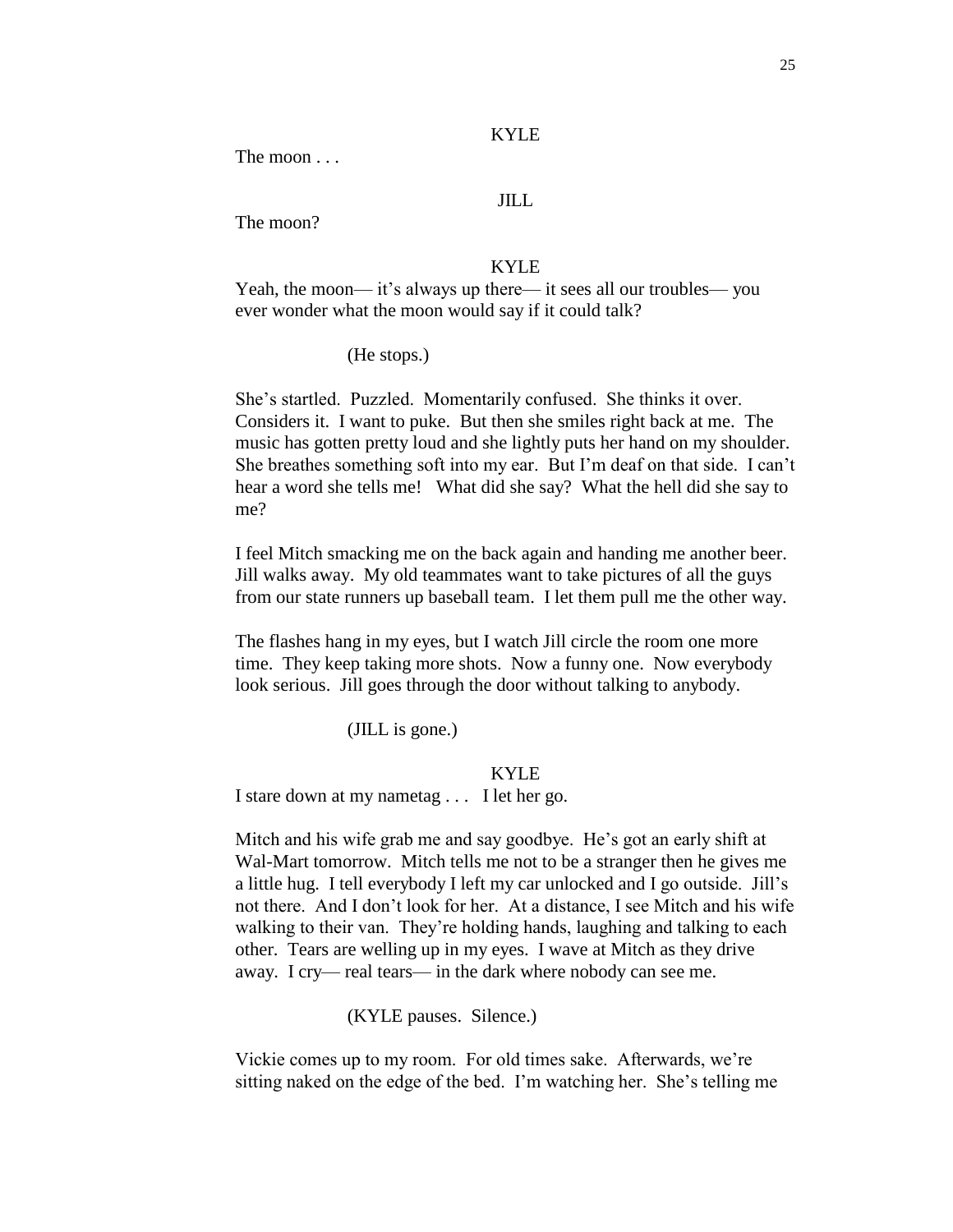about her two bastard ex-husbands. She still has a great body. Gorgeous. I look into her eyes. I can see myself staring in them. She's got deep lines around her eyes. She's hiding under her makeup. She's not a kid anymore. She looks . . . sad. She's gotta get going because her kids are with a babysitter. She tells me she needs a change in her life. She's thinking of moving. To California. She asks for my number in L.A. so she can hook up with me. I give her my number— at my management service where they screen my calls. She writes her number down on a hotel napkin. I kiss her good-bye at the door, and when it's shut, I throw the napkin away. Jake Anderson would be ashamed of me. I am too.

#### (A bell tolls.)

At 3 A.M., I'm parked across the street from Jill's house. I can't sleep.

## (JILL appears in half light.)

The light is on in her old bedroom. The blinds are closed. I sit there for a long time. The moon shines over her house. Captain Jake Anderson would've stormed inside and told her what he had to say. He had all the words back then. I have no words. I'm only an actor with no lines of my own. Hiding in the dark. What is she thinking about? Why is she still awake? What's bothering her? I'll never know. I can't help her. I'll never run my fingers through her hair. We won't talk together. I won't make her eyes sparkle. And I'll never know what it's like inside her world. She didn't even know who I was. God, that bothers me and I can't stop it.

## (JILL is gone.)

I drive back to my hotel and crash. I was gonna leave Monday but I check out early and catch a plane Sunday night. I cash in the first class ticket I'd bought for Jill. I get into LAX late and I'm hungry, so I stop at the Denny's. The place is empty and I'm sitting at a booth looking out the window. I can see the moon lighting up the dark sky by the Denny's sign. A tall redhead comes up to take my order. She recognizes me right away and smiles a big grin. I motion for her to sit down, then I ask her, "If the moon could talk, what do you think it would help us understand?" She lights up . . . her eyes really sparkle at me with the electric blush . . . and for just a minute . . . I feel like I'm not alone . . .

### **FADEOUT**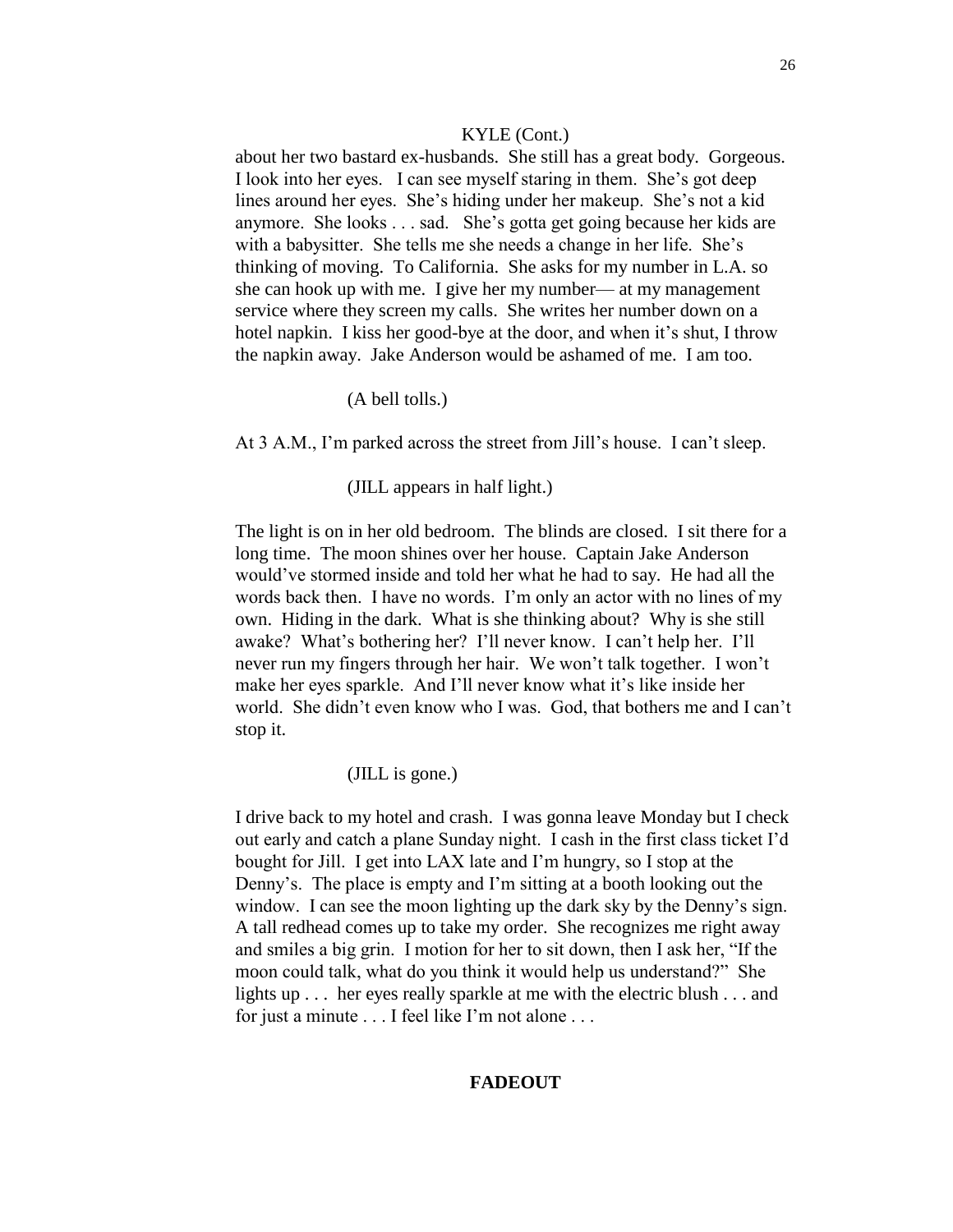# **END OF SECOND SCENE**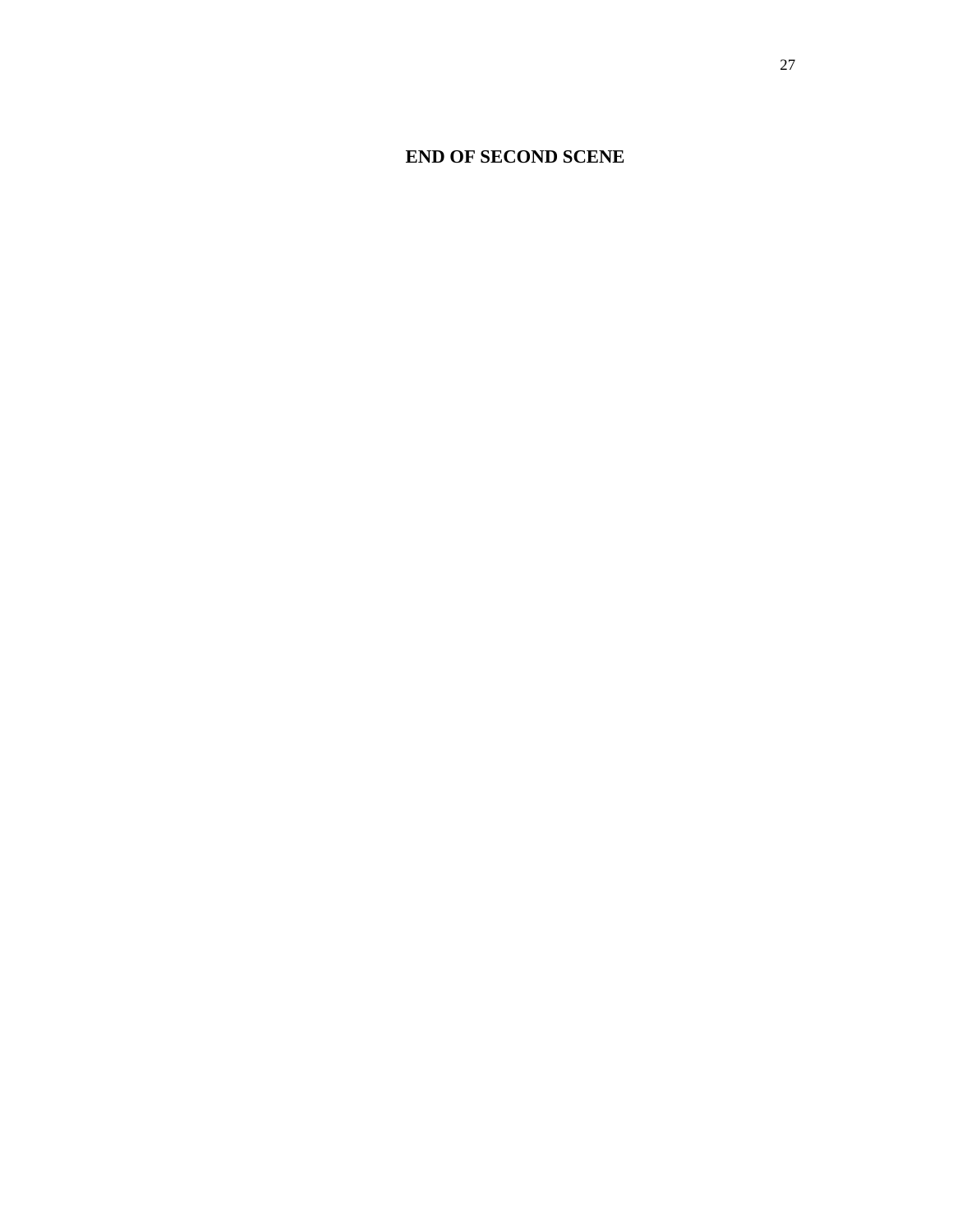#### **THIRD SCENE:** *THE HEART OF ONE*

**AT RISE:** JILL stands alone under the bright full moon.

JILL

(Reciting to herself)

One and One— are One— Two— be finished using— Well enough for Schools— But for Minor Choosing—

Life— just— Or Death— Or the Everlasting— More— would be too vast For the Soul's Comprising—

That's Emily— contemplating the timeless mysteries again. I know she's been dead over a hundred years, but I consider Emily Dickinson to be the sister I never knew I had. She feels the same way, I'm sure. We've become very close. She not just another long-dead American poet. I find sweet comfort in listening to Emily sing. So clear, so precise, so bold:

> A Word that breathes distinctly Has not the power to die

> > (She thinks it over.)

I was in desperate need of words. Even Emily's words were gone. Gone. I was alone.

(She thinks again for a beat.)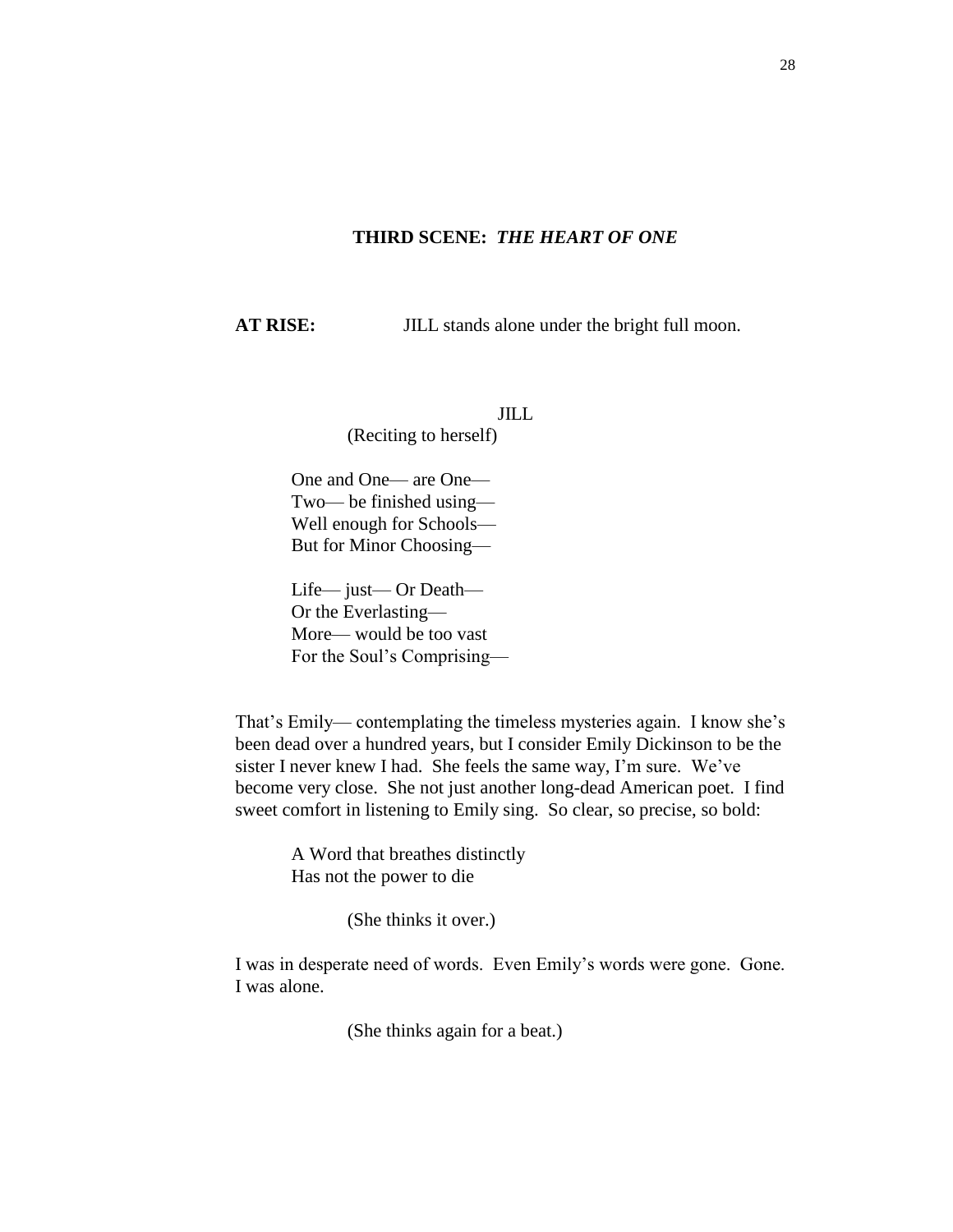My lover— boyfriend, soulmate, best friend— Jonathon— Jonathon had died several months before. He was a beautiful man. Loving. Generous. But human. We'd been together nine years. Nine mostly joyous years. I never felt isolated with him. He had a sparkle of assurance in his eyes when I needed it. Jonathon understood me like no one ever could. I never told him that. I should have. Then one selfish act can . . . One night we argued. I wasn't myself. Not the usual Jill. Well, maybe I was. I was never a particularly giving person. It was one of those tired nights when your body's numb and your mind aches, and arguing-- especially when you know you're right-- it feels like justified recreation. Jonathon wanted to stay in and watch T.V. Again. But I detest television. I'd just end up reading a book in the other room like I always do. No, it was definitely my turn to decide, and I needed to get out, enjoy some Chinese food, and experience this new film from Germany. "I don't want to go out," he whimpered. But I'd had a torturous week grading exams, plus working on my Emily Dickinson book— in addition to his earlier promise— yes, he had used that word— his promise to go out on Saturday night. "But the roads are slippery." "If you loved me, Jonathon, the weather wouldn't prohibit you from fulfilling your promise! But, if you can't drive in a little snow, then I will!" As usual, he said "I understand, I understand, I understand." And he gave in. A little. Jonathon would play the martyr. He would drive out into the dreaded Chicago winter. Stop off at the video store and get a comedy for him and something with subtitles for me. Carry out my egg rolls and Kung Pao chicken. Then fight his way back through the blinding snow to our warm, cozy abode. "That's just superb— don't forget the goddamn fortune cookie!" And I slammed the door behind him.

Well, there was ice on the streets that night. On the little hill, and the curve, on the road home from the Chinese restaurant. Jonathon's fortune changed. Ended. And for days— weeks— afterward, I had no words that would let me feel human again.

I was a wreck. To put it mildly. I missed him so much— I had difficulty . . . focusing. As if people I saw and voices I heard didn't fit together anymore. I'd never learned how to miss someone. A loved one who could never return. I suppose that's a discipline— a skill— that can't be taught. Especially when I was . . . at fault. Well, I couldn't stay in our condo. I couldn't live in Chicago. I couldn't live— anywhere. Living to me did not seem a possibility.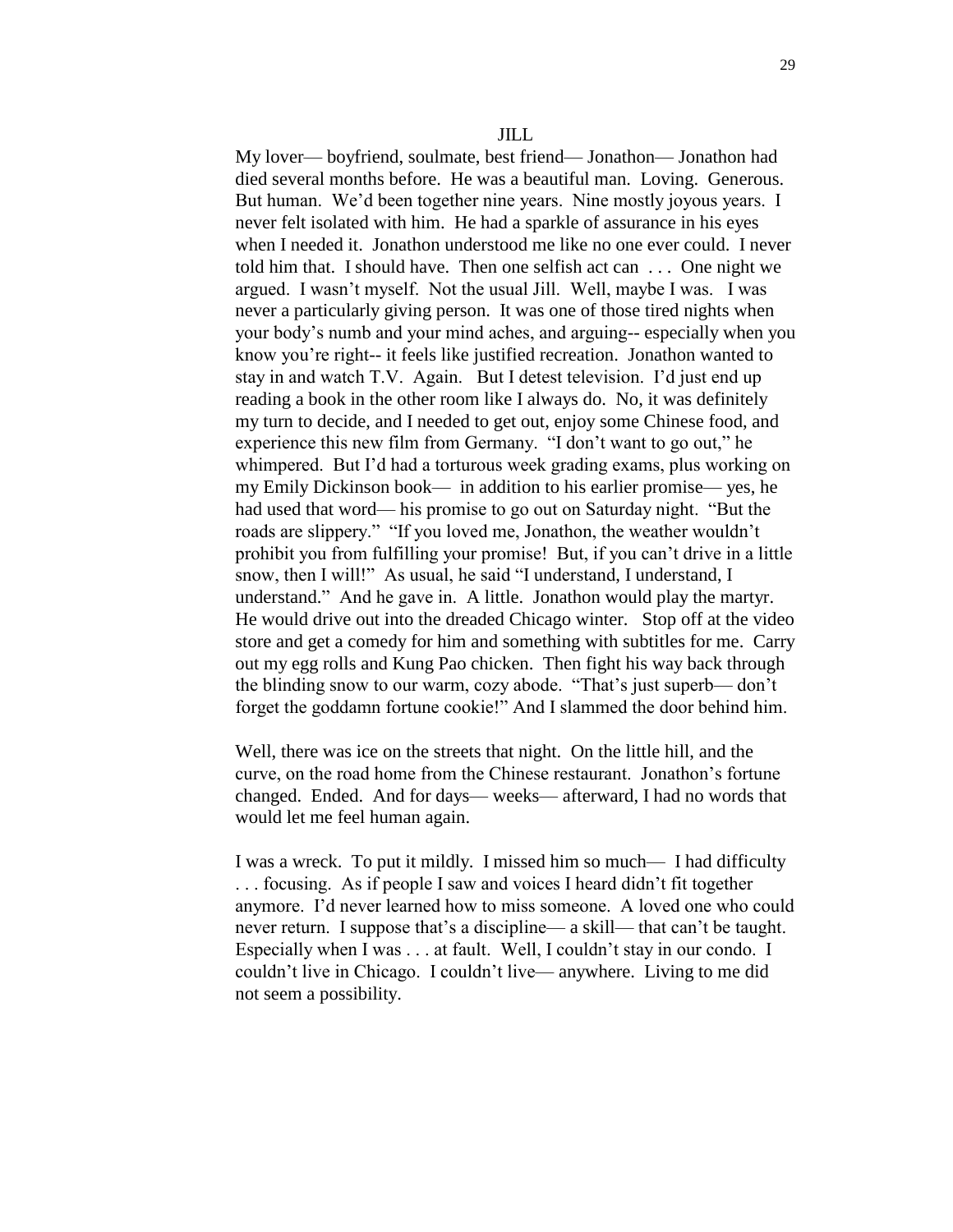#### JILL

My mom insisted I move back home to Ohio and be with her for a while. To escape there. To be alone there. I rarely went out. I stayed mostly upstairs in my old room. Just thinking. Thinking. Hiding. From what I wasn't sure. I spoke to no one. Mom had no words for me. She was worried. Confused. She thought I should talk to a priest sometime.

One night I was supposed to attend my high school reunion. I didn't want to go. I had nothing to say. I certainly didn't want to talk about Jonathon, or my life. I wasn't the least bit interested in hearing about anyone else. But my mom had signed me up without even asking me. She was pushing me to get out and take my mind off "things." "What 'things'? My selfishness having killed someone I love, perhaps?" To try to comfort me, she suggested that seeing my old Catholic school friends would be good for my soul. Whatever. I finally agreed to put in an appearance at the last minute. To appease her. I wasn't feeling social. I just walked around the ballroom. I hardly spoke to any one. Their names and faces all blurred together and in and out of one another. They sounded like they'd been drinking a lot. They were having fun. Good for them. After a short while I went home. Nobody missed me.

I was getting ready to go to sleep when I looked through the things they handed out at the reunion. There was this book— a collection of letters written by a Civil War soldier. I think I'd heard of it somewhere. There must have been some connection to the reunion. Somebody had scribbled some initials on the inside cover. The handwriting was so bad, it meant nothing to me. But that didn't matter. My mind was ready for words. The words in that book oddly spoke to me.

(JAKE appears in a clean uniform.

JILL does not see or hear him.

He composes letters aloud.)

#### JAKE

Dearest Lorena Anne, why do you not answer these aching missives of my soul? Written with my own tears. I call for you each day. I would gladly die a thousand agonizing deaths to speak with you but once again.

#### JILL

He did suffer from unchecked hyperbole. But he was engaging. Strangely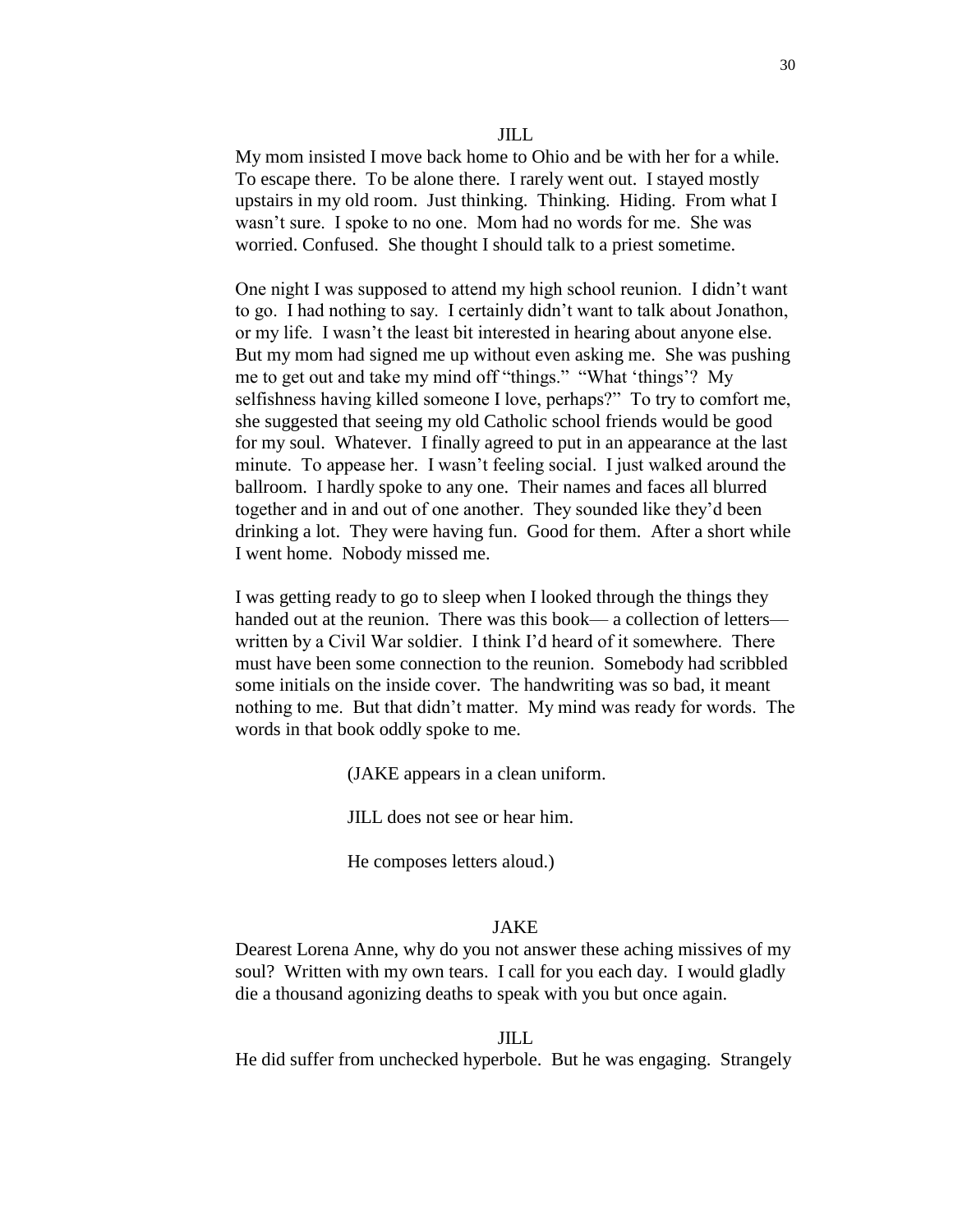#### JILL (Cont.)

endearing. I stayed up half the night, getting lost in the world of Captain Jake Anderson.

#### JAKE

I desperately need your comfort.

### JILL

I could understand that.

## JAKE

I ask only the exquisite pleasure of loving you as you deserve to be loved.

#### JILL

Quite the gentleman. He was from Amherst. Emily lived there too. At the same time. I liked that.

#### JAKE

Do not hate me for writing you so often, Lorena Anne. Every day. Sometimes twice a day. But I entertain no other thoughts as I sit in the smoke by the campfire. Upon my honor, I shall go bankrupt paying the local boys to courier these letters to you. And still I wait. For six months now. Will I see your bright eyes again? Will I ever wind my undeserving fingers through your golden tresses? I do love you. But what are the sentiments of your heart? Were the evenings we spent together protected by darkness and moonlight-- when we were joyous, safe and one— did I merely imagine them? Please answer me with haste! One must not die without knowing that one is loved!

#### JILL

He was quite emotional. Nineteenth century lovesick. But sweet.

(She thinks about him for a beat.)

Over two hundred letters were found in a trunk many years after Lorena's death— at a rare Southern convent— where Lorena had became a nun sometime in 1862. She never answered a single letter. But she kept every one of them. For 61 years. Until her death in 1923.

> (The moon begins to shine more brightly on JAKE as he goes on. JILL still does see or actually hear him.)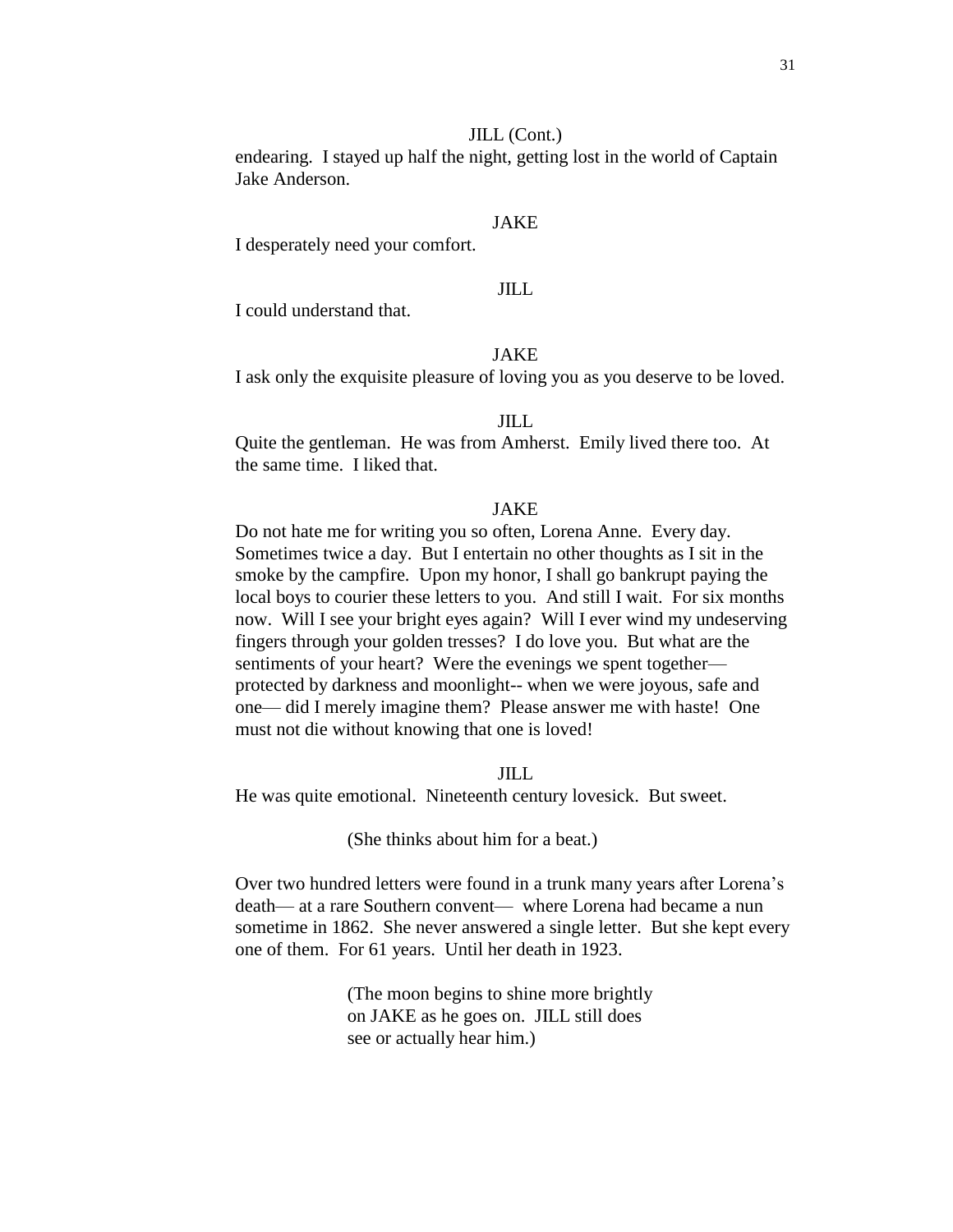#### JAKE

I must lead the charge for my men— boys, many of them. We will all run to our solitary graves, side by side, yet always alone, accompanied only by death. A man who dies alone bleeds unloved. Oh, Lorena-- the moon stares down at me tonight! And I back up at its glow. The moon understands the mysteries-- why our lives play out like they do. Certainly the fear of one lonely soul is of minor consequence . . . and yet . . . and yet somehow I feel that the moon is a passive observer to all our suffering. I am not a religious man. But I pray to this great celestial god, that it muster down a whisper of your voice to me tonight. And may it blow to you, dear Lorena Anne, a soothing breath of wisdom, of understanding, of joy as you live on in the days and years of your journey here. And whenever you gaze up at the glorious night sky, be reminded that there was one who thought only of you, as he beheld that same moon. And he did love you so.

## JILL

A sad, gentle, determined man.

#### JAKE

For me, I shall not rest without you.

#### (JAKE is gone.)

### JILL

I'm not sure if I slept. I suppose I did. But I couldn't get Jake out of my mind. The words spun around and around in the dark of my room. I swear I could almost hear him.

> (JILL hears JAKE'S VOICE but does not see him.)

## JAKE'S VOICE

Help me.

## JILL

He sounded desperate.

### JAKE'S VOICE

Lorena?

### JILL

Me?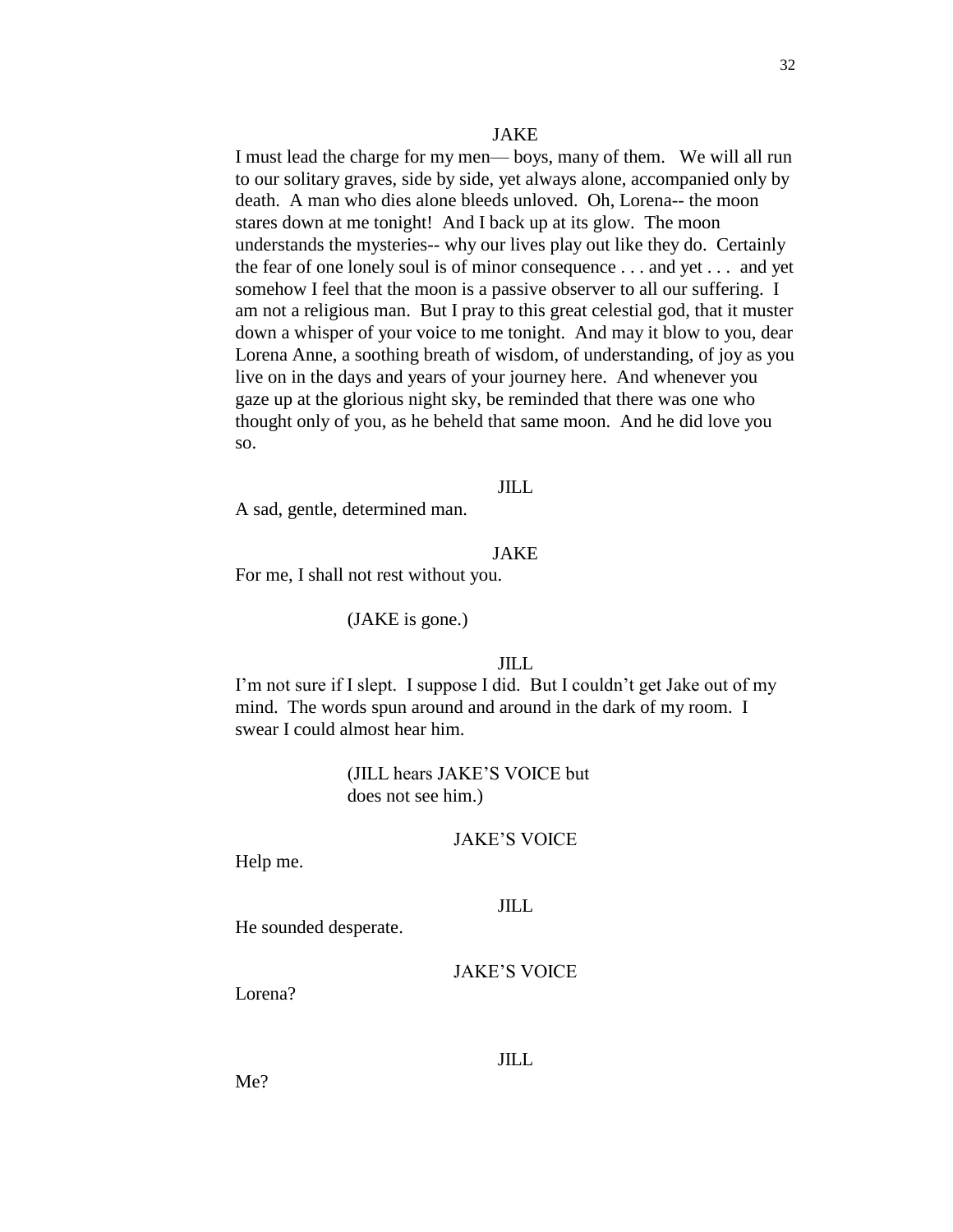#### JAKE'S VOICE

Do you love me?

### JILL

What?

#### JAKE'S VOICE

Where are you?

(JILL looks around but sees no one. She tries to answer the voice.)

#### JILL

I . . .

## JAKE'S VOICE

Help me, please!

### JILL

The next morning when the sun shone in on me, the book was lying open on my bed. But I knew I had closed it. The corner of a page was turned down. I never crease the pages. The page contained a passage where he alludes to being spurned in his affections once before. By his first love. By a lawyer's daughter back home.

#### JAKE'S VOICE

She dealt her pretty words like blades. And every one unbared a nerve.

### JILL

Emily was a lawyer's daughter! She died a spinster. But she had one love that quickly soured:

Love is done when Love's begun.

Maybe it was him. Sister, you broke his heart. Poor, dear Jake.

## JAKE'S VOICE

I saw love die! Please! I cannot bear it twice. Don't disappoint me, Lorena! I am frightened and alone. I shall die soon. The distant strains of triumph burst agonized and clear!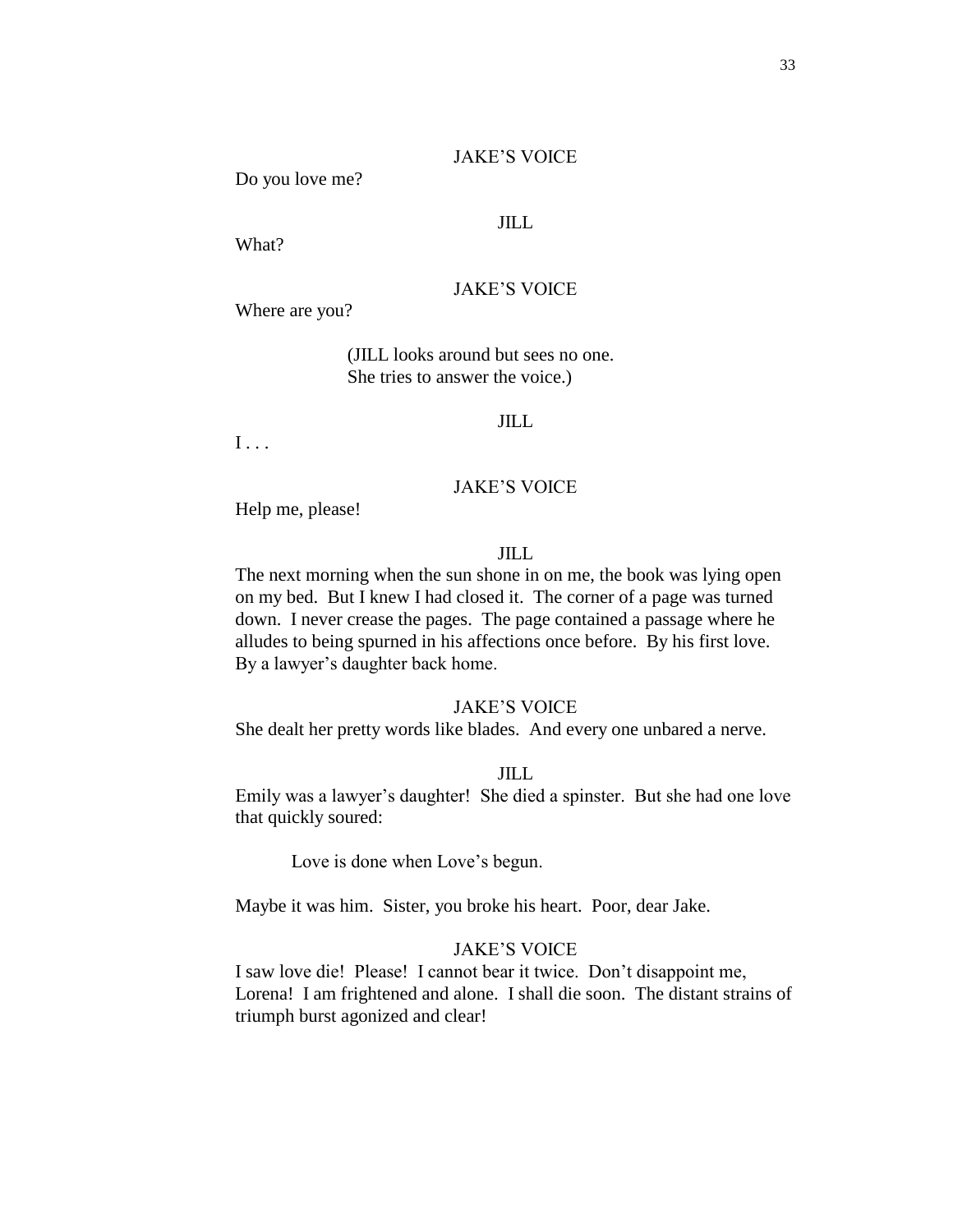#### JILL

I felt a bizarre sensation. Just in my mind? He was invisible to me yet perceptible.

## (JAKE appears in half light but JILL does not see him.)

My sister understood.

I like a look of Agony— Because I know it's true—

JAKE I feel my life with both my hands. To see if it is there.

### JILL

I know that He exists. Somewhere—

## JAKE

Do you love me?

## JILL

Me?

## JAKE

Do you?

I see thee better — in the Dark— I do not need a Light— The Love of Thee— a Prism be— Excelling Violet—

## JILL

Maybe I could.

We dream—

## BOTH TOGETHER

it is good we are dreaming— It would hurt us— were we awake—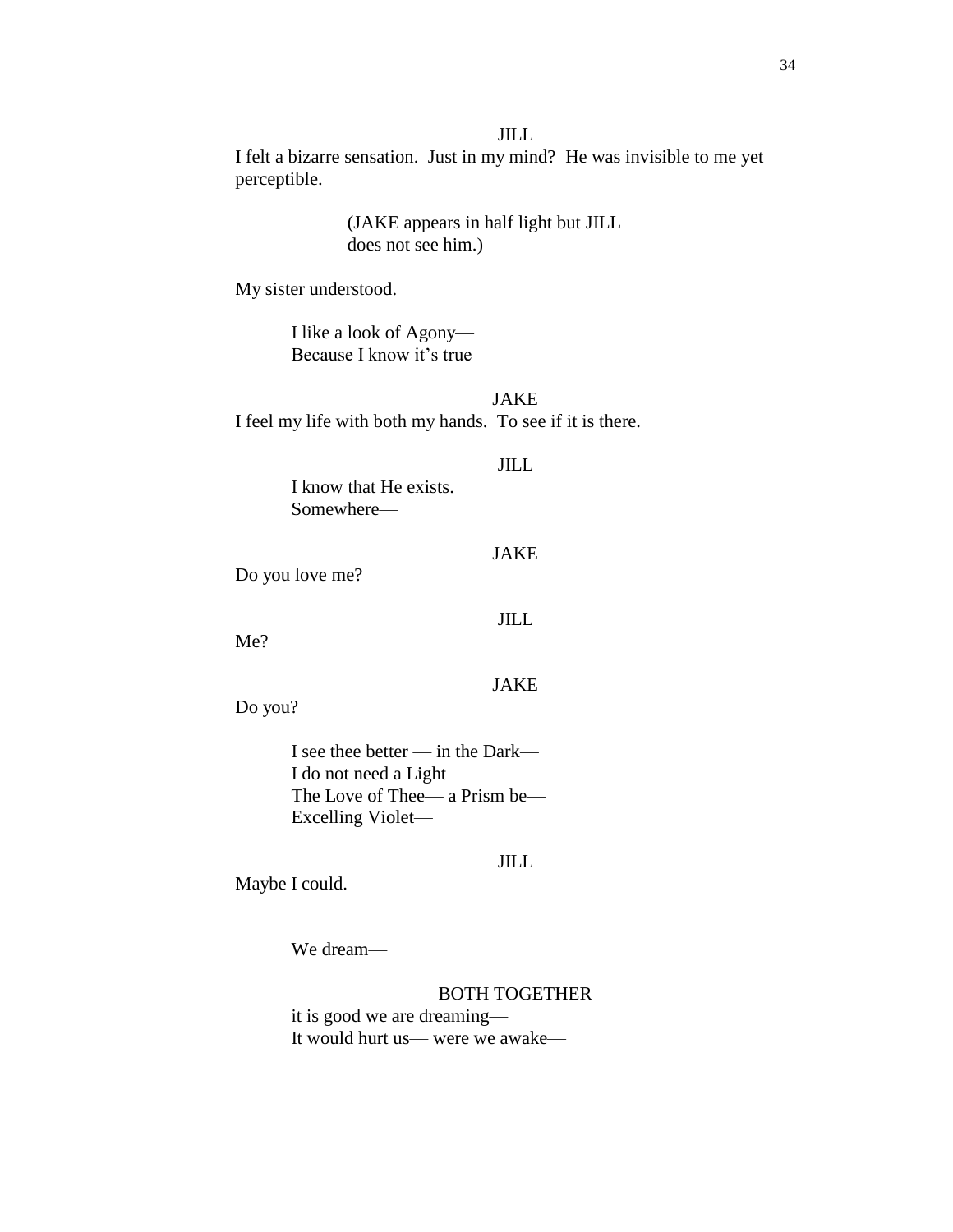JILL He was quoting Emily. I was pulled in!

JAKE

We learned the Whole of Love— Lorena Anne . . . ?

### JILL

I closed the book again!

(JAKE is gone.)

I was scared.

I didn't believe in ghosts. Did I? I was an academic. I researched everything I could about Jake. I did Internet searches. Read through Civil War periodicals. Dug through Union archives. And I waited. I wanted to hear his voice again . . . I waited weeks . . . nothing . . . nothing.

One day I had taken a break from reading. And thinking. Fresh air in Mom's rose garden. Bright pinks and reds and whites. Full bloom. Sweet aroma. I felt a hand rest gently, warmly on my shoulder. I turned, but no one was there.

But I could hear him breathing in, very deeply. Inhaling the luscious scent of the flowers. Yes . . . I was at rest— for the first time in months. I stood there for what seemed like hours. I was ready— ready. For what I don't know. I just didn't want to open my eyes. So I didn't. Not even when Mom came out to gingerly ask if something was wrong. I kept my eyes closed and said to her:

If all the griefs I am to have Would only come today I am so happy I believe They'd laugh and run away

(A bell tolls.)

## JILL

It's three and I was wide awake. My body had no intention of sleeping. So I got up. And I went downstairs for some breakfast. I wanted cereal. All we had was some Captain Crunch that Mom had bought for me— I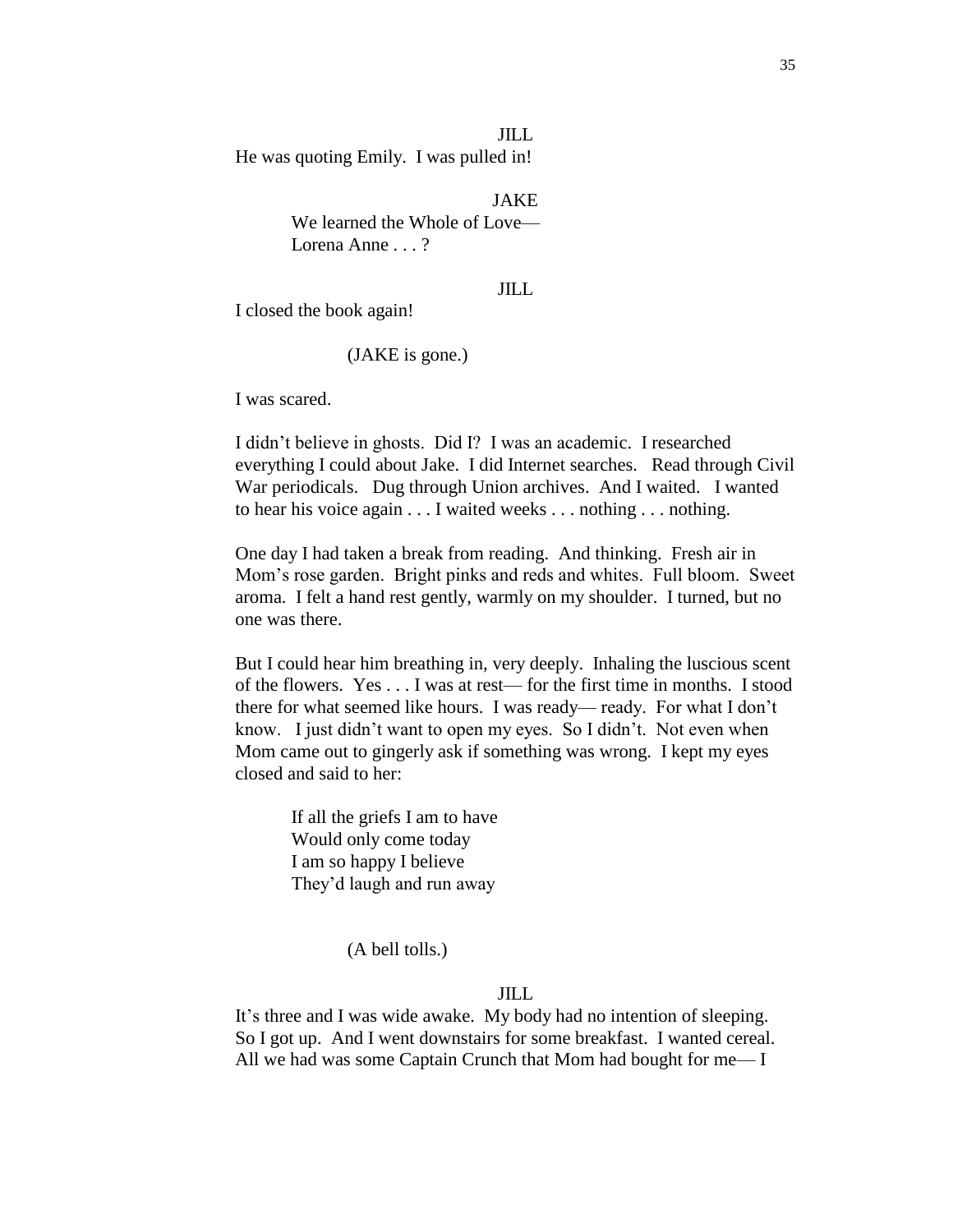## JILL (Cont.) guess because I liked it when I was eight years old— and I was eating when I felt a distinct breath whisper into my ear.

## JAKE'S VOICE

Lorena Anne . . .

## JILL

(To the VOICE) Where are you?

## JAKE'S VOICE

Is the battle over?

#### JILL

I don't know--

## JAKE'S VOICE

I don't hear the cannons--

#### JILL

Then the fighting has stopped, Jake--

## JAKE'S VOICE

Come home with me.

## JILL

I . . . I can't . . .

JAKE'S VOICE Walk with me now . . . I'm anxious . . . I'm frightened . . .

#### JILL

I don't see you!

# JAKE'S VOICE

I'm ready . . . come now . . .

## JILL

Where can I find you, Jake?

JAKE'S VOICE I don't know where I am. It's all darkness. Help me!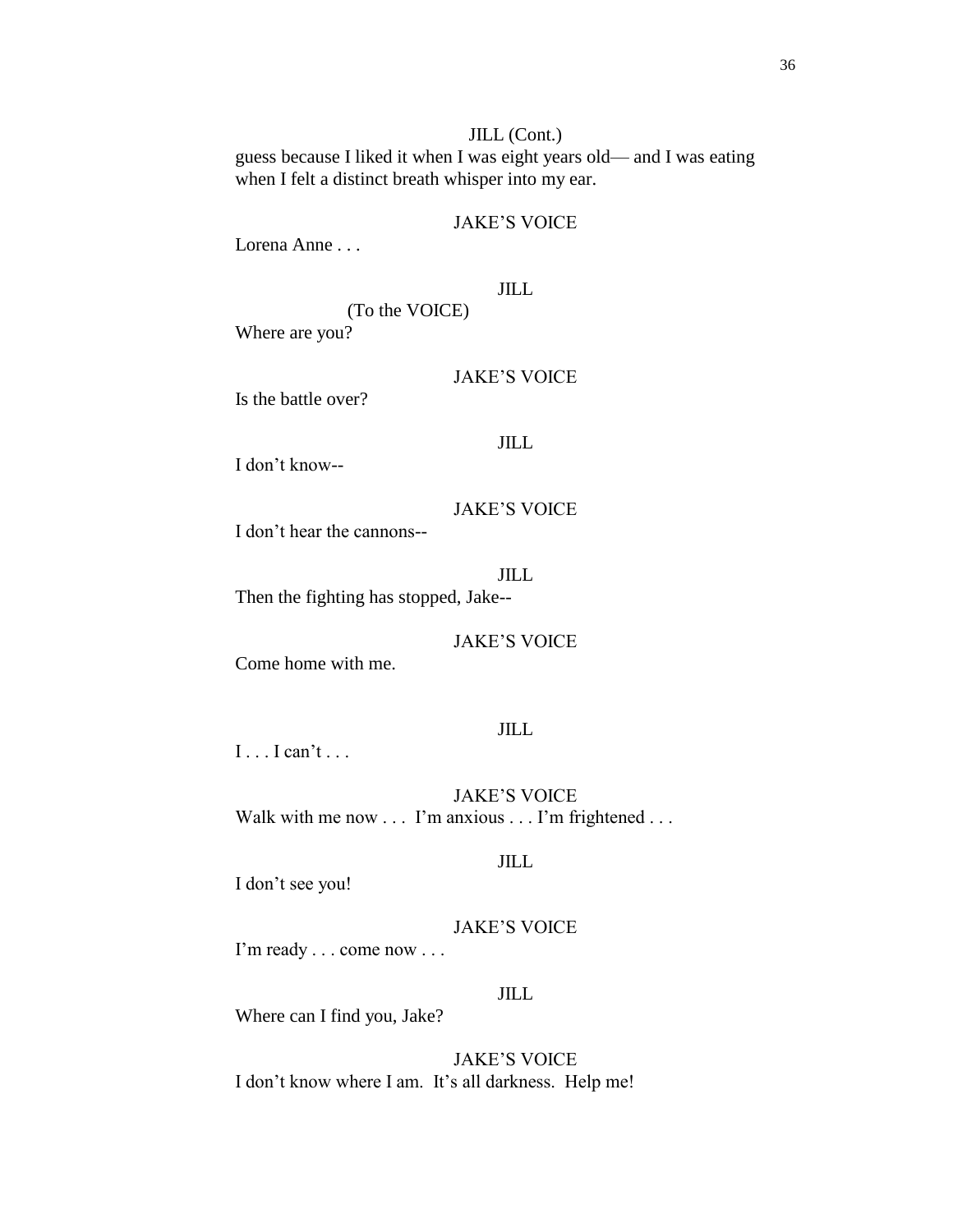### JILL

 $Yes \dots$ 

### JAKE'S VOICE

Find me! Please, find me!

## (The lights come up very bright.)

## JILL

I woke up under the kitchen table. My mom blocked out the sunlight as she clutched her rosary. I smiled up at her. She struggled for words. At last she asked me if I'd been to confession in a while. Confession . . . forgiveness. . . I wasn't worthy. But I could help Jake. That much I could do. I would do. A partial penance. Jake needed me somehow. He had asked me. I had to find him.

I left later that morning for Tennessee. I explained nothing. Mom thought I was nuts. I had to see Jake— or some semblance of him— with my own eyes. I decided to visit the haunted convent where Lorena Anne Wilkinson had lived. It was about a five hour drive. I passed the time in the car considering ghosts, the fragile nature of life, and the tangibleness of the human spirit.

But when I got to the convent grounds, it was a construction sight. There was a Wal-Mart going up. I couldn't believe it. The little farm was being plowed over for a parking lot. I got out of my car and looked around. They said the last few nuns had gone to a nursing home. Where would I find him? I couldn't abandon him!

I closed my eyes to rest for a moment. I heard a faint voice in my ear maybe the wind— then, deep in the distance in my head. "Shiloh." The word means "place of peace." "Shiloh." So I drive another couple hours.

> (The reflections of trees and other shadows dance about the stage. )

## JILL

I'm too nervous to eat. Can't stop. Maybe I am crazy. I finally arrive at Shiloh. I get a map at the visitors center. It feels right to be here. I walk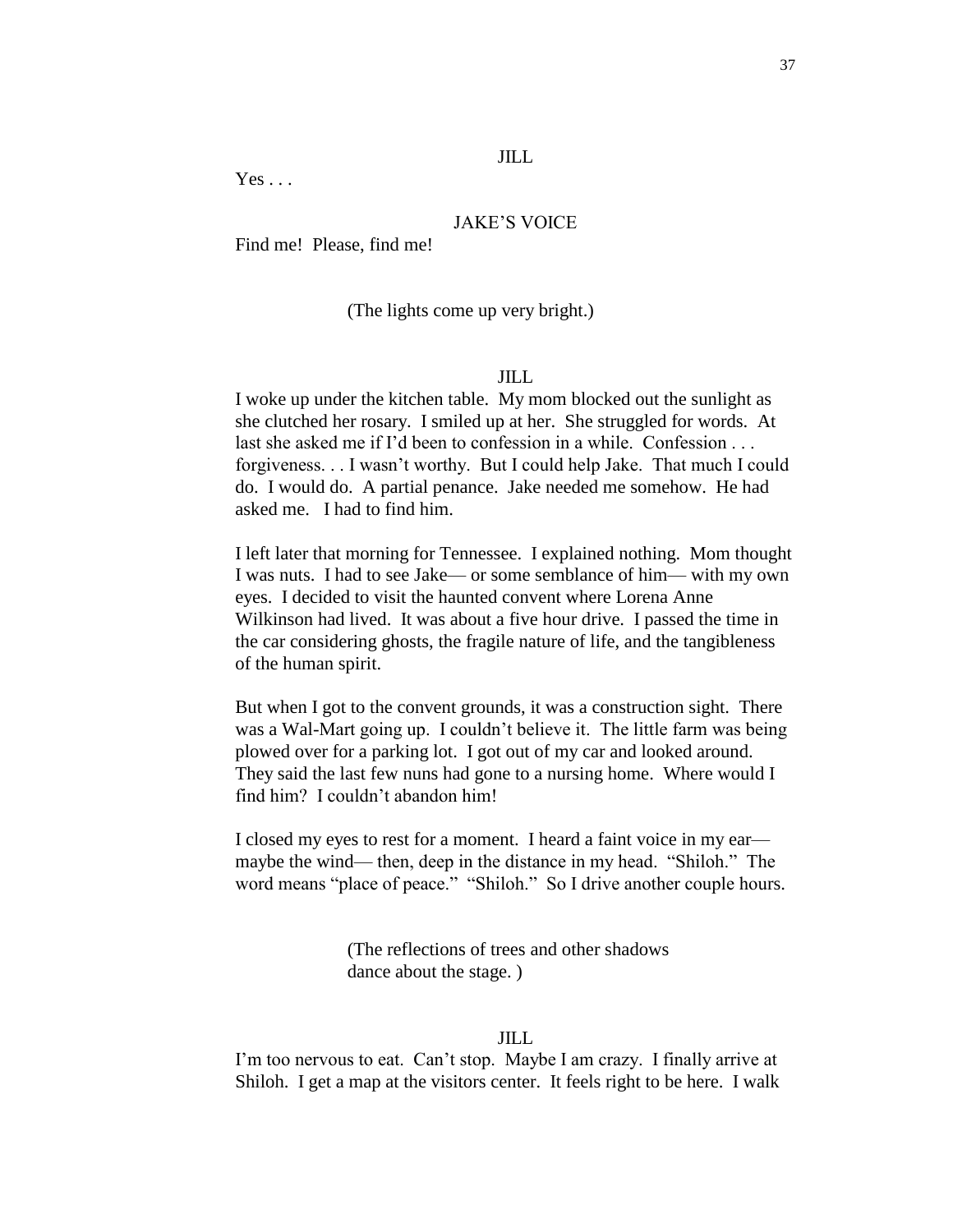#### JILL (Cont.)

through the grassy fields sheltered by woods— where thousands of unfulfilled lives ended together— it's really quite eerie. I feel lightheaded. But I keep on. It's starting to get dark but I have to find Duncan Field. Jake died in the bloody mud of that field. Over there? More trees and thick leaves. My head feels like it's spinning. I'm having difficulty seeing. I finally find a stone monument marker. It points me in the direction of Duncan Field. I go on. Is he there? Will he come to me? He needs his mind to be put at peace. His mind? His heart. Jake? Are you here? My face feels flush as I push back the branches and I make my way to the clearing up ahead.

I step into the field. I step some more. And some more. I listen.

I can not hear him. Jake? I'm here to help you! I hear no one. The moon lights the field in spots. I'm afraid to be alone. What am I doing at this ridiculous battlefield anyway? What was that? Is someone over there? Jake? Jake! Is that you?

(JAKE appears.

He is wearing a tattered uniform, and is now bloody from his wounds.

He moves cautiously toward her.)

## JILL There's a figure coming toward me. He's frightening . . . and frightened--

(They stare at each other for a beat.

She speaks to him.)

### JILL

Jake? Jake--

(He stops.)

I came to see you.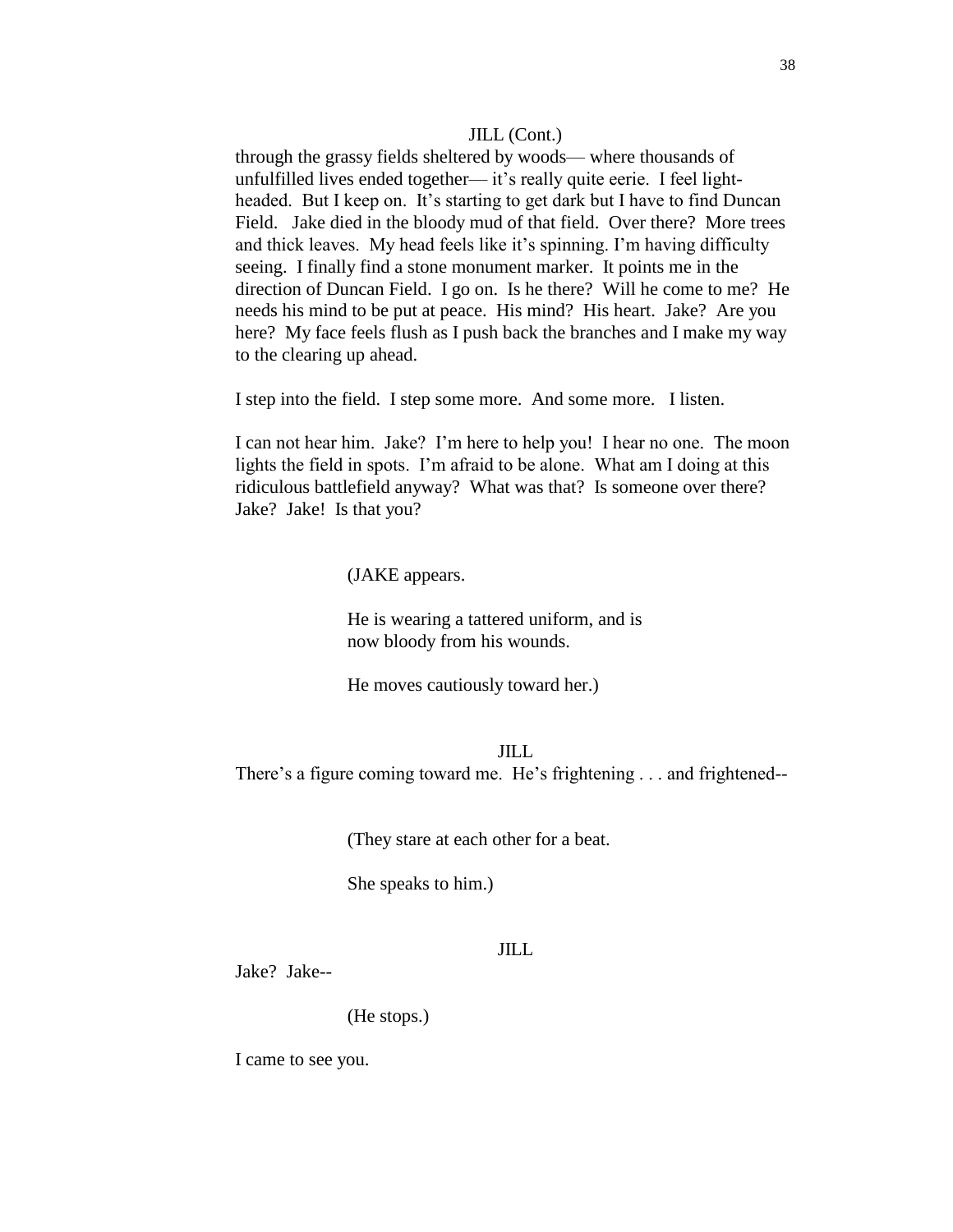(He stares at her.)

### JILL

I've heard you calling me. I want to . . . assist you. Help you . . . find peace. Is that what you're looking for?

(He doesn't answer.)

Don't be scared. No. I won't either--

## JAKE

Do you . . . love me?

(JILL stands still, then slowly and apprehensively walks toward him.

He is anxious as he watches her.

She cautiously reaches out and puts her arms around him.

She gradually hugs him. He is overwhelmed and does not respond at first.

He embraces her as well.

They are silent for several moments.

JILL closes her eyes and continues to hold him.)

#### JILL

You can rest now . . . rest . . . I love you . . . I do . . . yes . . .

(They now both hold each other tightly in the embrace.

She stares at him for several moments. Then she becomes overwhelmed herself.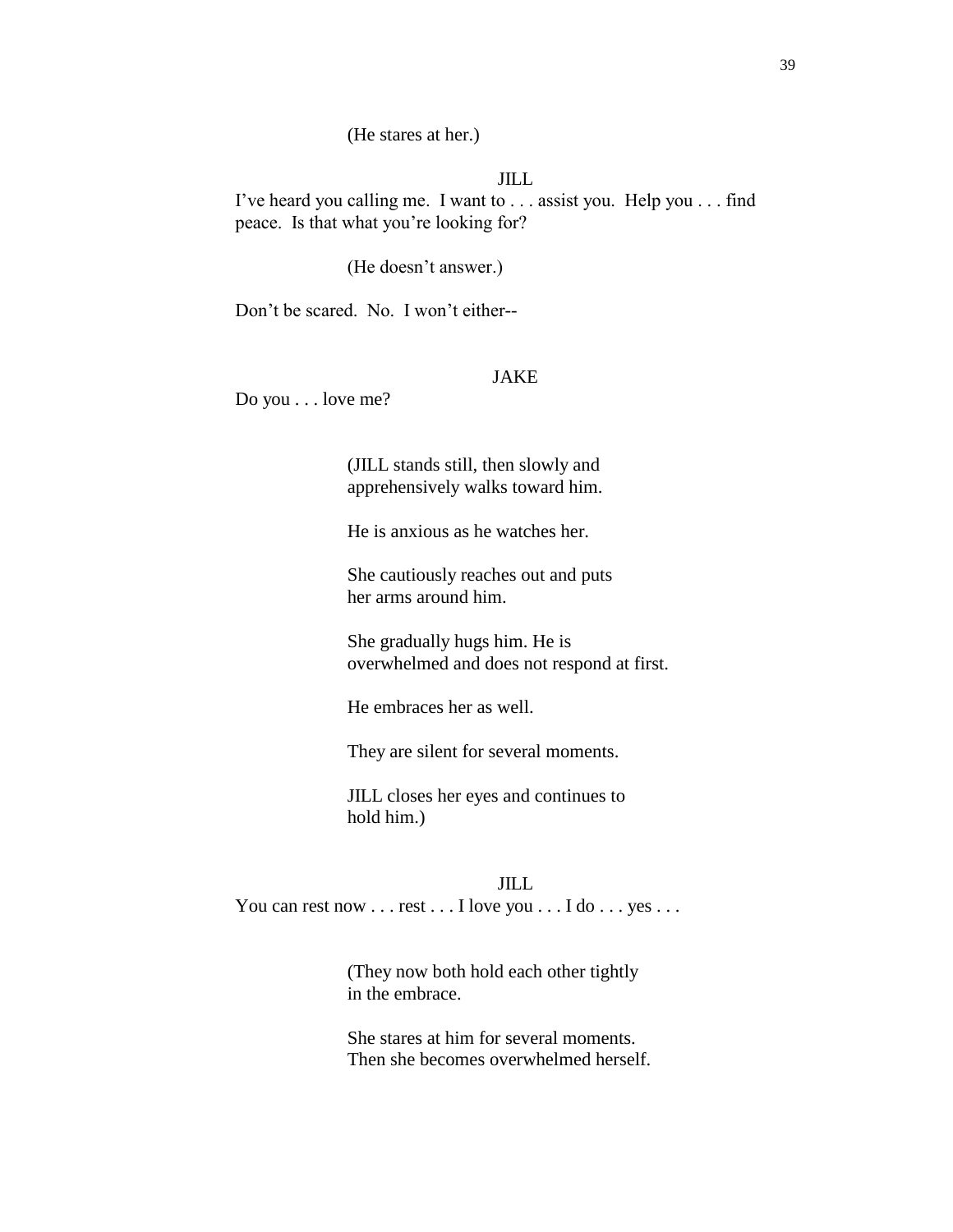She struggles for words, but slowly speaks to him.)

## JILL

 $I \ldots I \ldots$  am so sorry ...

(They embrace again.

He caresses her and softly runs his fingers through her hair.)

JILL I'm sorry! I miss you . . . I miss you so much . . .

(He holds her for several beats.)

## JAKE

I love you too.

(After a moment, he reaches into his pocket and takes out a small object.

He takes her hand and places the object in her palm.)

## JAKE

This is for you, Jill.

(He kisses her hand.)

I understand.

# **[THIS PLAY IS NOT OVER. IN ORDER TO PROTECT AGAINST COPYRIGHT INFRINGEMENT, THE ENTIRE PLAY HAS NOT BEEN POSTED HERE. IF YOU WOULD LIKE TO RECEIVE A COMPLETE**